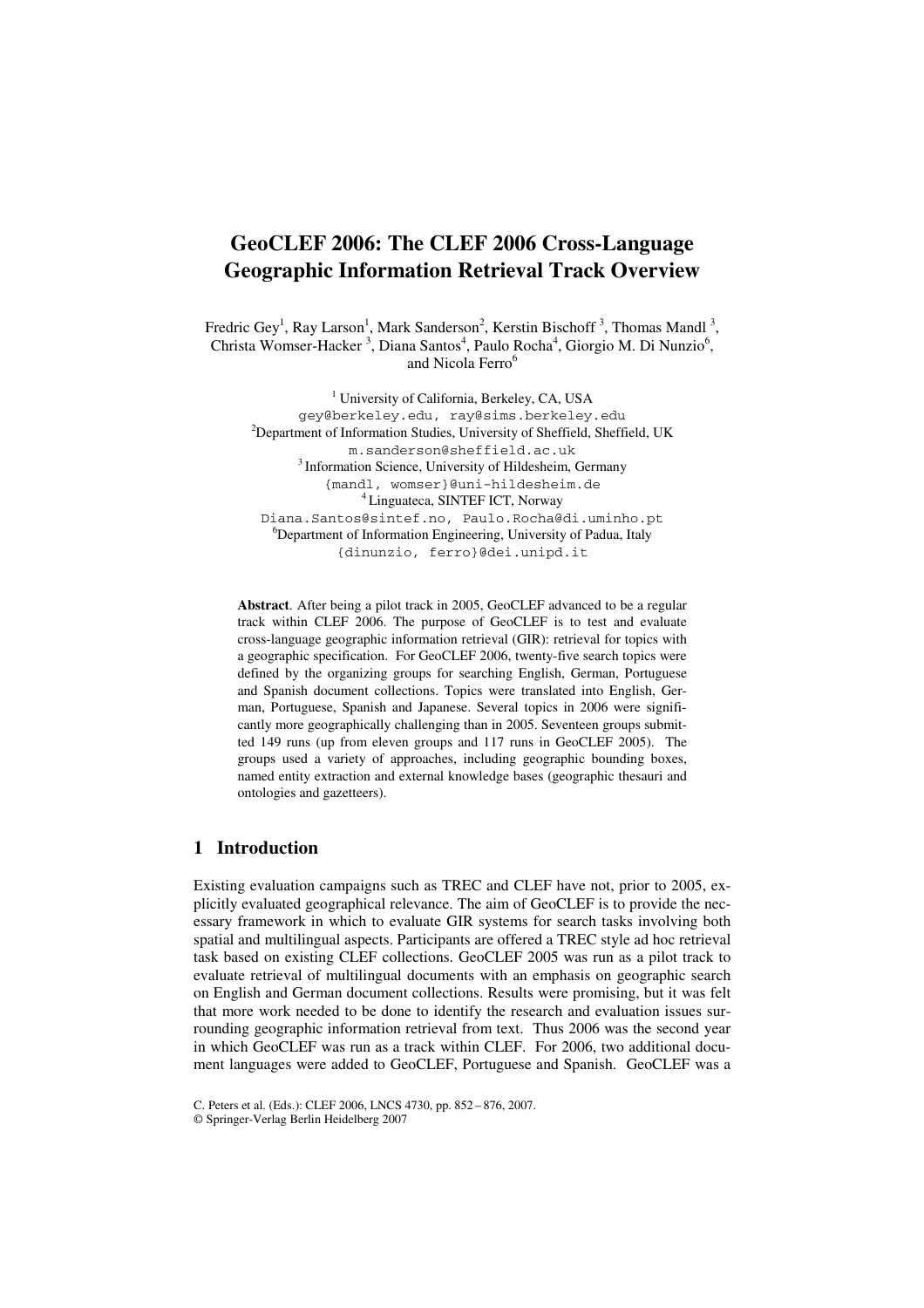collaborative effort by research groups at the University of California, Berkeley (USA) , the University of Sheffield (UK), University of Hildesheim (Germany), Linguateca (Norway and Portugal), and University of Alicante (Spain). Seventeen research groups (increased from eleven in 2005) from a variety of backgrounds and nationalities submitted 149 runs (up from 117 in 2005) to GeoCLEF.

Geographical Information Retrieval (GIR) concerns the retrieval of information involving some kind of spatial awareness. Given that many documents contain some kind of spatial reference, there are examples where geographical references (georeferences) may be important for IR. For example, to retrieve, re-rank and visualize search results based on a spatial dimension (e.g. "find me news stories about riots near Dublin City"). In addition to this, many documents contain geo-references expressed in multiple languages which may or may not be the same as the query language. For example, the city of Cologne (English) is also Köln (German), Colónia in Portuguese from Portugal, Colônia in Brazilian Portuguese, and Colonia (Spanish). Queries with names such as this may require an additional translation step to enable successful retrieval.

For 2006, Spanish and Portuguese, in addition to German and English, were added as document languages, while topics were developed in all four languages with topic translations provided for the other languages. In addition the National Institute of Informatics of Tokyo, Japan translated the English version of the topics to Japanese. There were two Geographic Information Retrieval tasks: monolingual (English to English, German to German, Portuguese to Portuguese and Spanish to Spanish) and bilingual (language X to language Y, where X or Y was one of English, German, Portuguese or Spanish and additionally X could be Japanese).

# **2 Document Collections Used in GeoCLEF**

The document collections for this year's GeoCLEF experiments are all newswire stories from the years 1994 and 1995 used in previous CLEF competitions. Both the English and German collections contain stories covering international and national news events, therefore representing a wide variety of geographical regions and places. The English document collection consists of 169,477 documents and was composed of stories from the British newspaper The Glasgow Herald (1995) and the American newspaper The Los Angeles Times (1994). The German document collection consists of 294,809 documents from the German news magazine Der Spiegel (1994/95), the German newspaper Frankfurter Rundschau (1994) and the Swiss news agency SDA (1994/95). Although there are more documents in the German collection, the average document length (in terms of words in the actual text) is much larger for the English collection. In both collections, the documents have a common structure: newspaperspecific information like date, page, issue, special filing numbers and usually one or more titles, a byline and the actual text. The document collections were not geographically tagged or contained any other location-specific information. For Portuguese, GeoCLEF 2006 utilized two newspaper collections, spanning over 1994-1995, for respectively the Portuguese and Brazilian newspapers *Público* (106,821 documents) and *Folha de São Paulo* (103,913 documents). Both are major daily newspapers in their countries. Not all material published by the two newspapers is included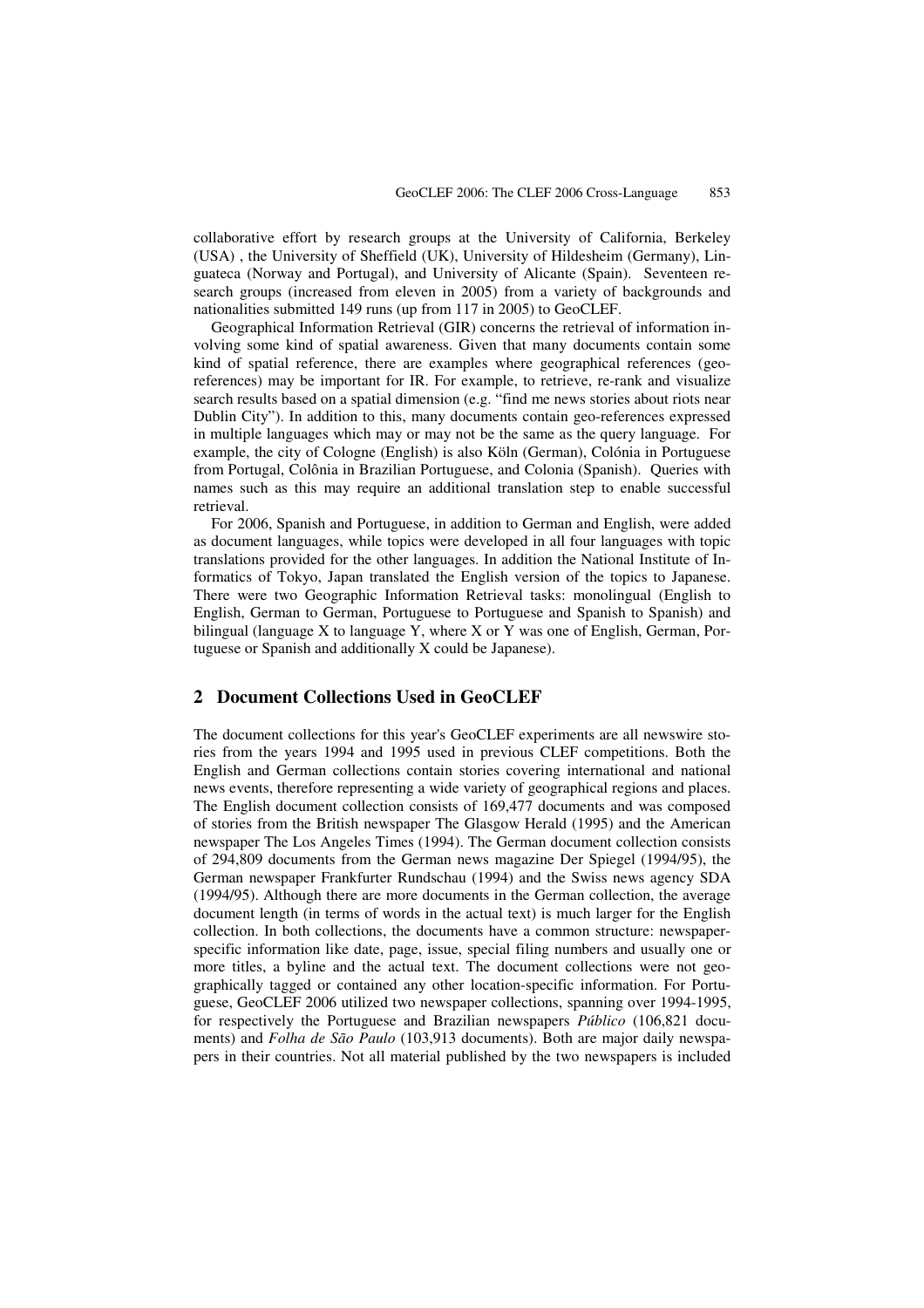in the collections (mainly for copyright reasons), but every day is represented. The collections are also distributed for IR and NLP research by Linguateca as the CHAVE collection (www.linguateca.pt/CHAVE/, see URL for DTD and document examples). The Spanish collection was composed of Spanish newspapers EFE 1994-1995 distributed by the Spanish Agency EFE (http://www.efe.es/). EFE 1994 are made up of 215,738 documents and EFE 1995 of 238,307 documents.

# **3 Generating Search Topics**

A total of 25 topics were generated for this year's GeoCLEF. Topic creation was shared among the four organizing groups, each group creating initial versions of their proposed topics in their language, with subsequent translation into English. In order to support topic development, Ray Larson indexed all collections with his Cheshire II document management system and this was made available to all organizing groups for interactive exploration of potential topics. While the aim had been to prepare an equal number of topics in each language, ultimately only two topics (GC026 and GC027) were developed in English. Other original language numbers were German, 8 topics (GC028 to GC035), Spanish, 5 topics (GC036 to GC040) and Portuguese, 10 topics (GC041 to GC050). This section will discuss the creation of the spatiallyaware topics for the track.

### **3.1 Topic Generation**

In GeoCLEF 2005 some criticism arose about the lack of geographical challenges of the topics (favouring keyword-based approaches) and the German task was inherently more difficult because several topics had no relevant documents in the German collections. Therefore geographical and cross-lingual challenge and equal distribution across language collections was considered central during topic generation. Topics should vary according to the granularity and kind of geographic entity and should require adequate handling of named entities within the process of translation (e.g. regarding decompounding, transliteration or translation).

For English topic generation, Fred Gey simply took two topics he had considered in the past (Wine regions around rivers in Europe and Cities within 100 kilometers of Frankfurt, Germany) and developed them. The latter topic (GC027) evolved into an exact specification of the latitude and longitude of Frankfurt am Main (to distinguish it from Frankfurt an der Oder) in the narrative section. Interactive exploration verified that documents could be found which satisfied these criteria on the basis of geographic knowledge by the proposer (i.e. the Rhine and Moselle valleys of Germany and cities Heidelberg, Koblenz, Mainz, and Mannheim near Frankfurt).

The German group at Hildesheim started with brain storming on interesting geographical notions and looking for potential events via the Cheshire II Interface, we unfortunately had to abandon all smaller geographic regions soon. Even if a suitable number of relevant documents could be found in one collection, most times there were few or no respective documents in the other language collections. This may not be surprising, because within the domain of news criteria like (inter)national relevance, prominence, elite nation or elite person besides proximity, conflict/negativism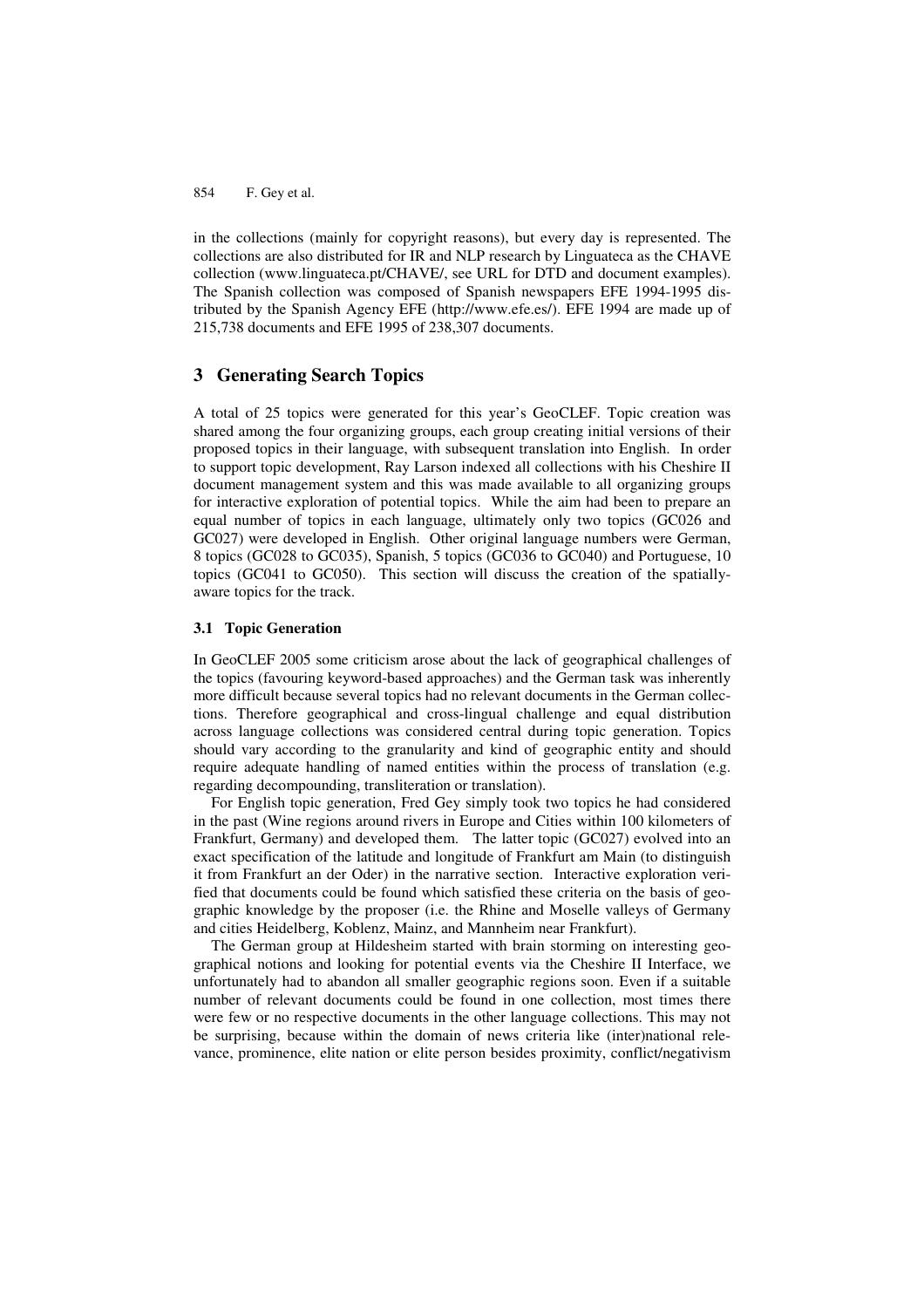and continuity etc. (for an overview see Eidlers[2]) are assumed to affect what will become a news article. Thus, the snow conditions or danger of avalanches in Grisons (canton in Switzerland) may be reported frequently by the Swiss news agency *SDA* or even German newspapers, whereas the British or American newspapers may not see the relevance for their audience. In addition, the geographically interesting issue of tourism in general is not well represented in the German collection. As a result well known places and larger regions as well as international relevant or dramatic concepts had to be focused on, although this may not reflect all user needs for GIR systems (see also Kluck & Womser-Hacker[7]). In order not to favor systems relying purely on keywords we concentrated on more difficult geographic entities like historical or political names used to refer geographically to a certain region and imprecise regions like *the Ruhr* or *the Middle East*. Moreover some topics should require the use of external geographic knowledge e.g. to identify cities onshore of the *Sea of Japan* or *the Tropics.* The former examples introduce ambiguity or translation challenges as well. *Ruhr* could be the river or the area in Germany and *the Middle East* may be translated to German *Mittlerer Osten*, which is nowadays often used, but would denote a slightly different region. The naming of the *Sea of Japan* is difficult as it depends on the Japanese and Western perspective, whereas in Korea it would be named *East Sea (of Korea)*. After checking such topic candidates for relevant documents in other collections we proposed eight topics, which we thought would contribute to a topic set varying in thematic content and system requirements.

The GeoCLEF topics proposed by the Portuguese group (a total of 10) were discussed between Paulo Rocha and Diana Santos, according to an initial typology of possible geographical topics (see below for a refined one) and after having scrutinized the frequency list of proper names in both collections, manually identifying possible places of interest. Candidate topics were then checked in the collections, using the Web interface to the AC/DC project [8], to investigate whether they were well represented. We included some interesting topics from a Portuguese (language) standpoint, including "ill-defined" or at least little known regions in an international context, such as *norte de Portugal* (North of Portugal) or *Nordeste brasileiro* (Brazilian Northeast). Basically, they are very familiar and frequently used concepts in Portuguese, but have not a purely geographical explanation. Rather, they have a strongly cultural and historical motivation. We also inserted a temporally dependent topic (outdated Champion's Cup, now Champion's League – and already in 1994-1995 as well, but names continue their independent life in newspapers and in folk's stock of words). This topic is particularly interesting, since it in addition concerns "European" football, where one of the partners is (non-geographically-European) Israel.

We also strove to find topics which included more geographical relations than mere "in" (homogeneous region), as well as different location types as far as grain and topology are concerned. As to the first concern, note that although "shipwrecks in the Atlantic Ocean" seem to display an ordinary "in"-relation, shipwrecks are often near the coasts, and the same is still more applicable about topics such as "fishing in Newfoundland", where it is presupposed that you fish on the sea near the place (or that you are concerned with the impact of fishing to Newfoundland). Likewise, anyone who knows what ETA stands for would at once expect that "ETA's activities in France" would be mostly located in the French Basque country (and not anywhere in France).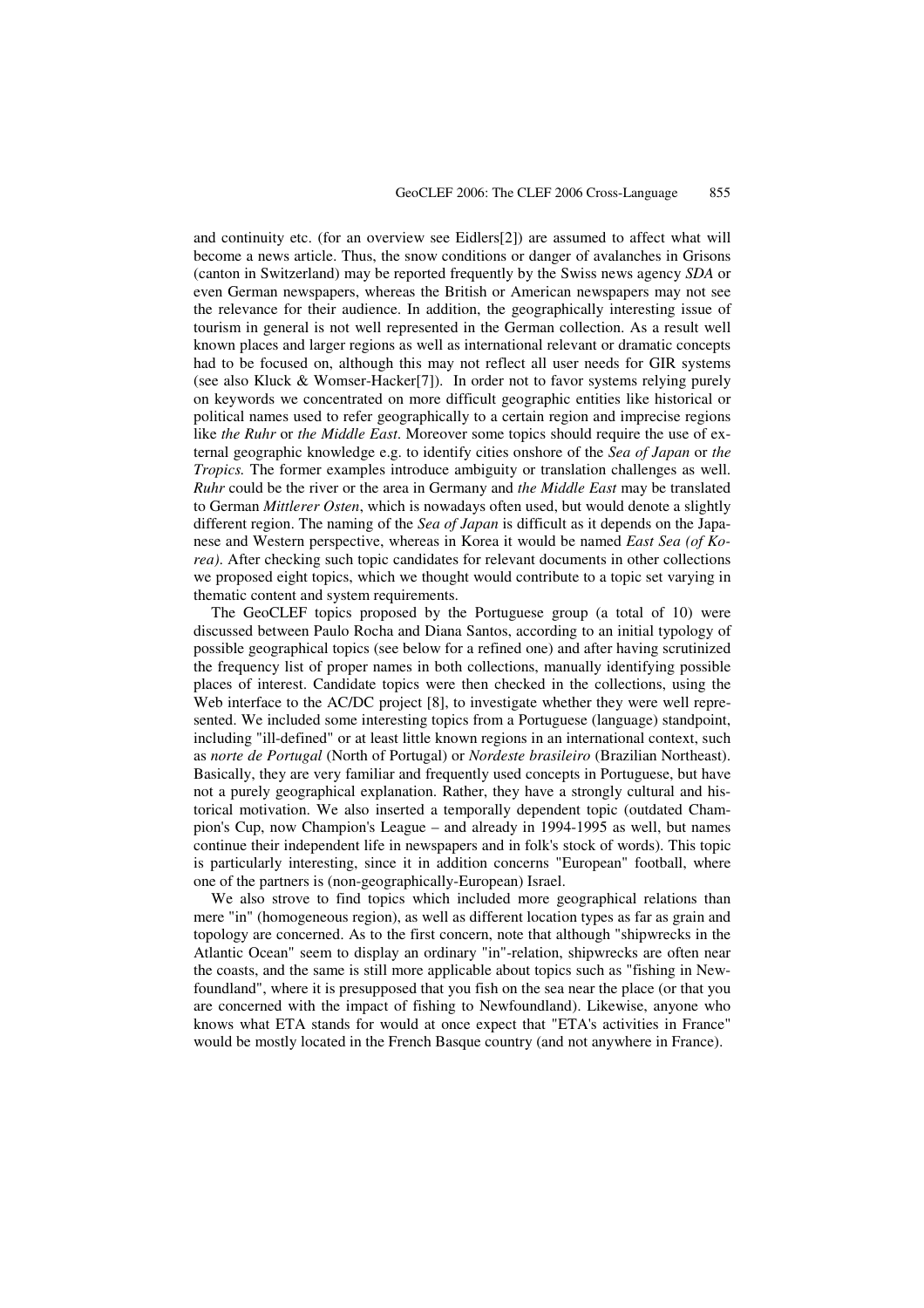For the second concern, that of providing different granularity and/or topology, note that the geographical span of forest fires is clearly different from that of lunar of solar eclipses (a topic suggested by the German team). As to form of the region, the "New England universities" topic circumscribes the "geographical region" to a set of smaller conceptual "regions", each represented by a university. Incidentally, this topic displays another complication, because it involves a multiword named entity: not only "New England" is made up of two different words but both are very common and have a specific meaning on its own (in English and Portuguese alike). This case is further interesting because it would be as natural to say *New England* in Portuguese as *Nova Inglaterra*, given that the name is not originally Portuguese.

We should also report interesting problems caused by translation into Portuguese from topics originally stated in other languages (they are not necessarily translation problems, but were spotted because we had to look into the particular cases of those places or expressions). For example, Middle East can be equally translated by *Próximo Oriente* and *Médio Oriente*, and it is not politically neutral how precisely in that area some places are described. For example, we chose to use the word *Palestina* (together with *Israel*) and leave out Gaza Strip (which, depending on political views, might be considered a part of both). What is interesting here is that the political details are absolutely irrelevant for the topic in question (which deals with archaeological findings), but the GeoCLEF organizers (in common) decided to specify a lower level, or a higher precision description, of every location/area mentioned, in the narrative, so that a list of Middle East countries and regions had to be supplied, and agreed upon.

#### **3.2 Format of Topic Description**

The format of GeoCLEF 2006 differed from that of 2005. No explicit geographic structure was used this time, although such a structure was discussed by the organizing groups. Two example topics are shown in Figure 1.

```
<top> 
 <num>GC027</num> 
 <EN-title>Cities within 100km of Frankfurt</EN-title> 
     <EN-desc>Documents about cities within 100 kilometers of the city of Frankfurt in 
 Western Germany</EN-desc><br><EN-narr>Relevant documents discuss cities within 100 kilometers of Frankfurt am Main<br>Germany, latitude 50.11222, longitude 8.68194. To be relevant the document must describe<br>the city or an event 
narr> 
 </top><br><top><br><num> GC034 </num><br><mum> GC034 </num><br><EN-title> Malaria in the tropics </EN-title>
 <EN-desc> Malaria outbreaks in tropical regions and preventive vaccination </EN-desc><br>cEN-narr> Relevant documents state cases of malaria in tropical regions and possible<br>preventive measures like chances to vaccinate again
     relevant are documents about a single person's infection.</EN-narr> 
</top>
```
**Fig. 1.** Topics GC027: Cities within 100 Kilometers of Frankfurt and GC034: Malaria in the **Tropics**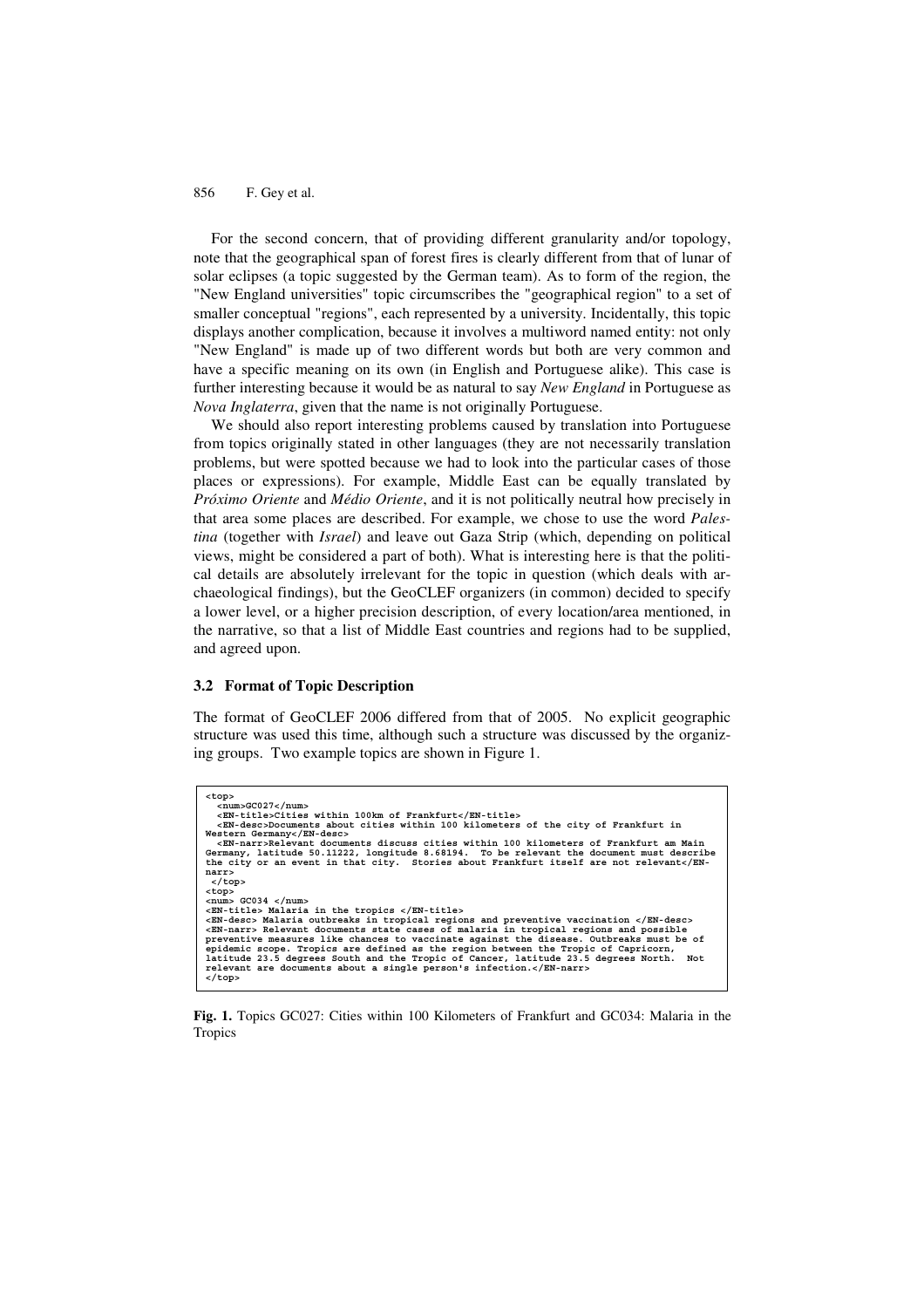As can be seen, after the brief descriptions within the title and description tags, the narrative tag contains detailed description of the geographic detail sought and the relevance criteria.

### **3.3 Several Kinds of Geographical Topics**

We came up with a tentative classification of topics according to the way they depend on place (in other words, according to the way they can be considered "geographic"), which we believe to be one of the most interesting results of our participation in the choice and topic formulation for GeoCLEF. Basically, this classification was done as an answer to the overall too simplistic assumption of first GeoCLEF[3], namely the separation between subject and location as if the two were independent and therefore separable pieces of information. (Other comments to the unsuitability of the format used in GeoCLEF can be found in Santos and Cardoso [9], and will not be repeated here.)

While it is obvious that in some (simple) cases geographical topics can be modeled that way, there's much more to place and to the place of place in the meaning of a topic than just that, as we hope this categorization can help making clear:

- 1 non-geographic subject restricted to a place (music festivals in Germany) [only kind of topic in GeoCLEF 2005]
- 2 geographic subject with non-geographic restriction (rivers with vineyards) [new kind of topic added in GeoCLEF 2006]
- 3 geographic subject restricted to a place (cities in Germany)
- 4 non-geographic subject associated to a place (independence, concern, economic handlings to favour/harm that region, etc.) Examples: *independence of Quebec*, *love for Peru* (as often remarked, this is frequently, but not necessarily, associated to the metonymical use of place names)
- 5 non-geographic subject that is a complex function of place (for example, place is a function of topic) (*European football cup matches, winners of Eurovision Song Contest*)
- 6 geographical relations among places (*how are the Himalayas related to Nepal?* Are they inside? Do the Himalaya mountains cross Nepal's borders? etc.)
- 7 geographical relations among (places associated to) events (*Did Waterloo occur more north than the battle of X? Were the findings of Lucy more to the south than those of the Cromagnon in Spain?*)
- 8 relations between events which require their precise localization (*was it the same river that flooded last year and in which killings occurred in the XVth century?*)

Note that we here are not even dealing with the obviously equally relevant interdependence of the temporal dimension, already mentioned above, and which was actually extremely conspicuous in the preliminary discussions among this year's organizing teams, concerning the denotation of "former Eastern bloc countries" and "former Yugoslavia" now (that is, in 1994-1995). In a way, as argued in Santos and Chaves[10], which countries or regions to accept as relevant depends ultimately on the user intention (and need). Therefore, pinning down the meaning of a topic depends on geographical, temporal, cultural, and even personal constraints, that are intertwined in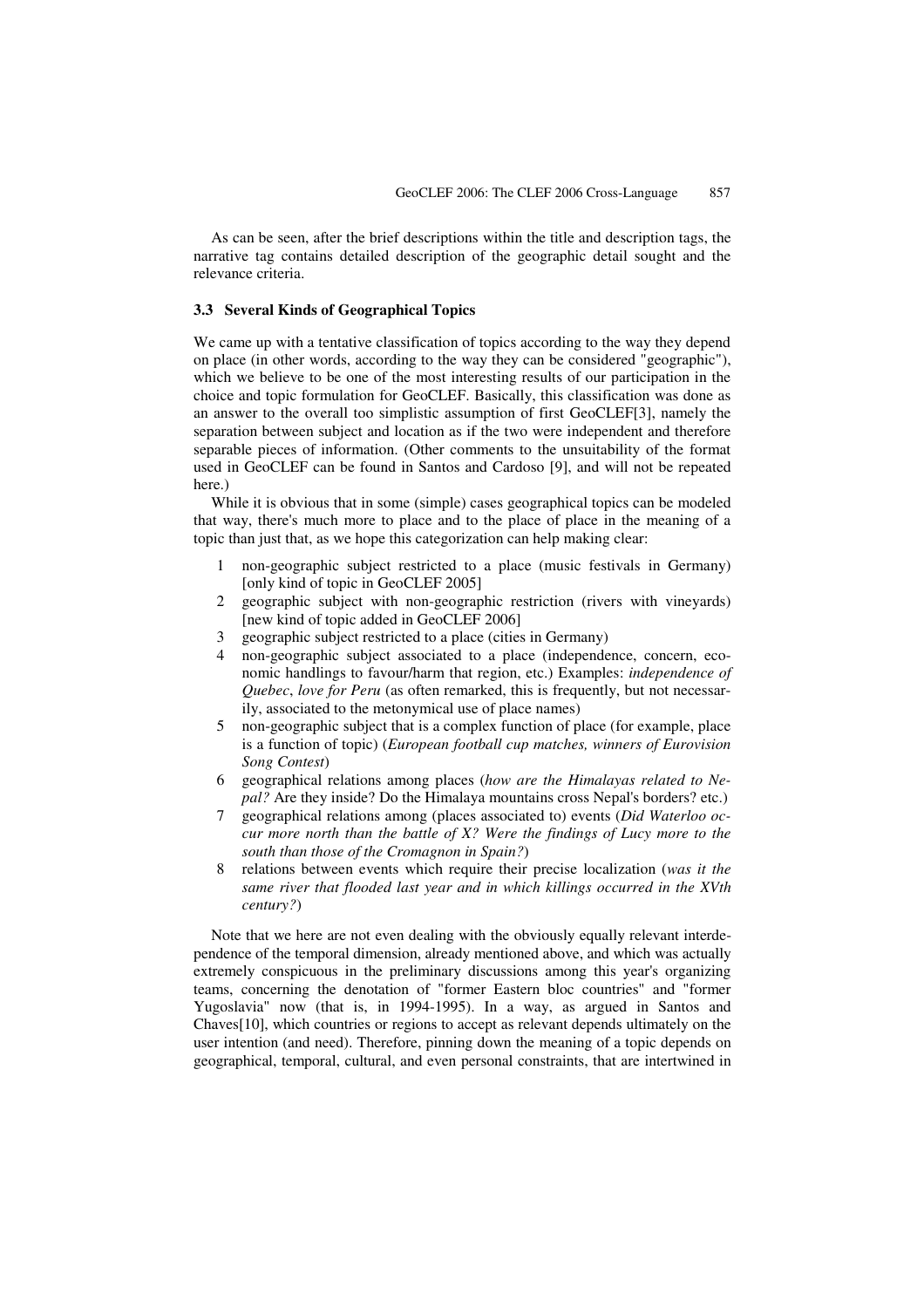a complex way, and more often than not do not allow a clear separation. To be able to make sense of these complicated interactions and arrive at something relevant for a user by employing geographical reasoning seems one of the challenges that lies ahead in future GeoCLEF tracks.

# **4 Approaches to Geographic Information Retrieval**

The participants used a wide variety of approaches to the GeoCLEF tasks, ranging from basic IR approaches (with no attempts at spatial or geographic reasoning or indexing) to deep NLP processing to extract place and topological clues from the texts and queries. Specific techniques used included:

- Ad-hoc techniques (blind feedback, German word decompounding, manual query expansion)
- Gazetteer construction (GNIS, World Gazetteer)
- Gazetteer-based query expansion
- Question-answering modules utilizing passage retrieval
- Geographic Named Entity Extraction
- Term expansion using Wordnet
- Use of geographic thesauri (both manually and automatically constructed)
- Resolution of geographic ambiguity
- NLP part-of-speech tagging

# **5 Relevance Assessment**

English assessment was shared by Berkeley and Sheffield Universities. German assessment was done by the University of Hildesheim, Portuguese assessment by Linguateca, and Spanish assessment by University of Alicante. All organizing groups utilized the DIRECT System provided by the University of Padua. The Padua system allowed for automatic submission of runs by participating groups and for automatic assembling of the GeoCLEF assessment pools by language.

### **5.1 English Relevance Assessment**

The English document pool extracted from 73 monolingual and 12 bilingual (language X to) English runs consisted of 17,964 documents to be reviewed and judged by our 5 assessors or about 3,600 documents per assessor. In order to judge topic GC027 (Cities within 100km of Frankfurt), Ray Larson used data from the GeoNames Information System along with the Cheshire II geographic distance calculation function, to extract and prepare a spreadsheet of populated places whose latitude and longitude was within a distance of 100 km of the latitude and longitude of Frankfurt. This spreadsheet contained 5342 names and was made available to all groups doing assessment. If a document in the pool contained the name of a German city or town, it was checked against the spreadsheet to see if it was within 100km of Frankfurt. Thus documents with well-known names (Mannheim, Heidelberg) were easily recognized, but Mecklenberg (where the German Grand Prix auto race is held) was not so easily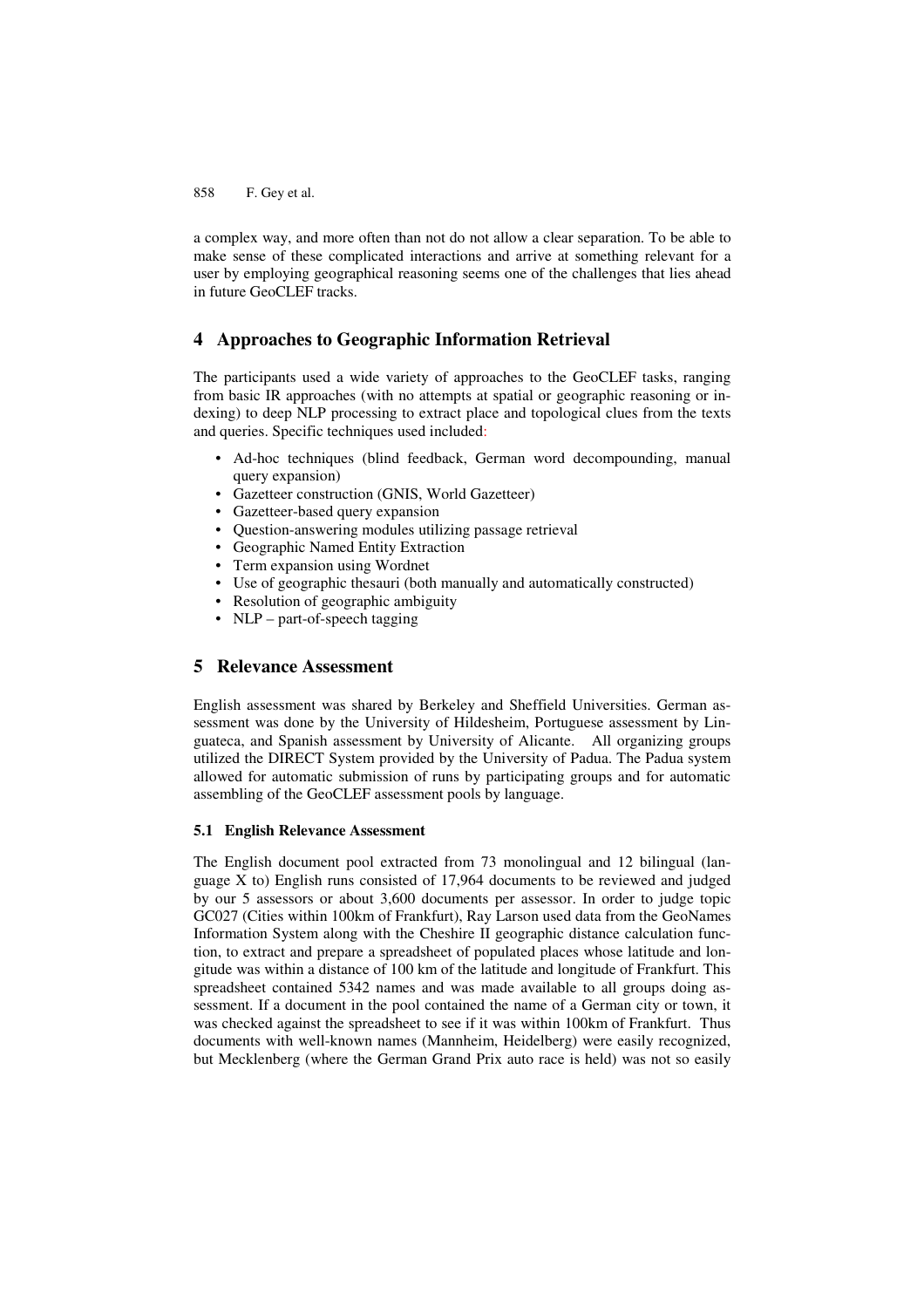recognized. In reading the documents in the pool, we were surprised to find many Los Angeles Times documents about secondary school sports events and scores in the pool. A closer examination revealed that these documents contained the references to American students who had the same *family name* as German cities and towns. It is clear that geographic named entity disambiguation from text still needs some improvement.

# **5.2 German Relevance Assessment**

For the pool of German monolingual and bilingual runs X2German 14.094 documents from the newspaper *Frankfurter Rundschau*, the Swiss news agency *SDA* and the news magazine *Spiegel* had to be assessed. Every assessor had to judge a number of assigned topics. Decisions on dubious cases were left open and then discussed within the group and/or the other language co-ordinators. Since many topics had clear, predefined criteria as specified in title, description and narrative, searching first the key concepts and their synonyms within the documents and then identifying their geographical reference led to rejecting the bulk of documents as irrelevant. Depending on the geographic entity asked for, manual expansion, e.g., the country names of the Middle East and their capitals, was done to query the DIRECT System provided by the University of Padua. Of course, such a list could never be complete and available resources would not be comprehensive enough to capture all possible expansions (e.g. we could not verify the river Code on the island of Java). Thus skimming over the text was often necessary to capture the documents main topic and geographical scope.

While judging relevance was generally easier for the short news agency articles of *SDA* with their headlines, keywords and restriction to one issue, *Spiegel* articles took rather long to judge, because of their length and essay-like stories often covering multiple events etc. without a specific narrow focus. Many borderline cases for relevance resulted from uncertainties about how broad/narrow a concept term should be interpreted and how explicit the concept must be stated in the document (e.g. do parked cars destroyed by a bomb correspond to a car bombing? Are attacks on foreign journalists and the Turkish invasion air attacks to be considered relevant as fulfilling the concept of combat?). Often it seems that for a recurring news issue it is assumed that facts are already known, so they are not explicitly cited. To keep the influence of order effects minimal is critical here.

Similarly, assessing relevance regarding the geographical criterion brought up a discussion on specificity *wrt* implicit inclusion. In all cases, reference to the required geographic entity had to be explicitly made, i.e., a document reporting about Fishing in the Norwegian Sea or the Greenland Sea without mentioning e.g. a certain coastal city in Greenland or Newfoundland was not considered relevant. Moreover, the borders of oceans and its minor seas are often hard to define (e.g. does Havana, Cuba border the Atlantic Ocean?). Figuring out the location referred to was frequently difficult, when the city mentioned first in an article could have been the domicile of the news agency or/and the city some event occurred in. This was especially true for GC040 *active volcanoes* and for GC027 *cities within 100km from Frankfurt*, with Frankfurt being the domicile of the *Frankfurter Rundschau*, which formed part of the collection. Problems with fuzzy spatial relations or imprecise regions on the other hand did not figure very prominently as they were defined in the extended narratives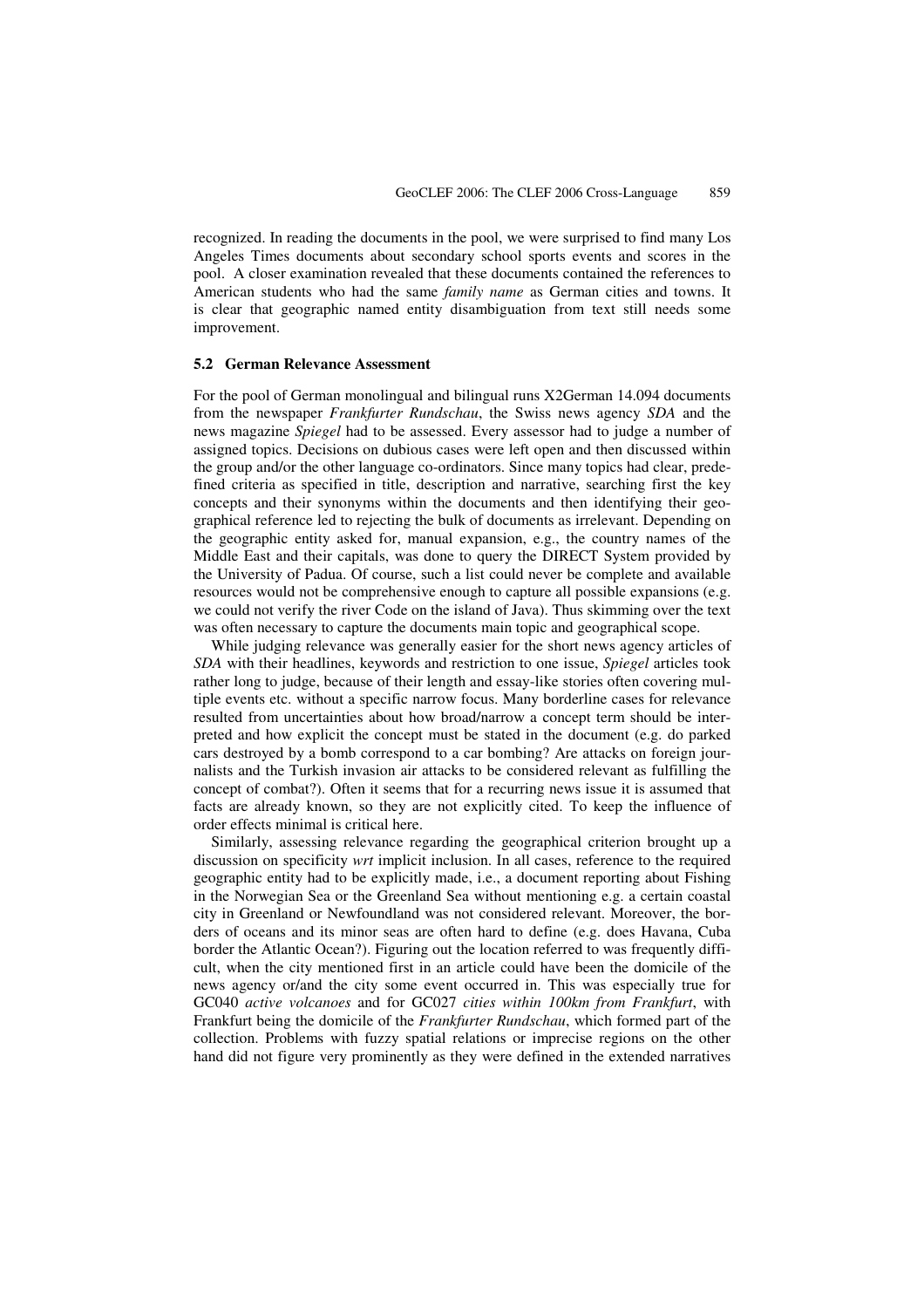(e.g. "near" Madrid includes only Madrid and its outskirts) and the documents to be judged did not contain critical cases. However, one my have argued against the decision to exclude all districts of Frankfurt as they do not form own cities, but have a common administration.

The topic on *cities around Frankfurt* (GC027) was together with GC050 about *cities along the Danube and the Rhine* the most difficult one to judge. Although a list of relevant cities containing more than 4000 names was provided by Ray Larson, this could not be used efficiently for relevance assessment to query the DIRECT system. Moreover, the notion of an event or a description made assessment even more timeconsuming. We queried about 40 or 50 prominent relevant cities and actually read every document except tabular listings of sports results or public announcements in tabular form. Since the *Frankfurter Rundschau* is also a regional newspaper, articles on nearby cities, towns and villages are frequent. Would one consider the selling of parking meters to another town an event? Or a public invitation to fruit picking or the announcement of a new vocational training as nurse? As the other assessors did not face such a problem, we decided to be rather strict, i.e. an event must be something popular, public and have a certain scope or importance (not only for a single person or a certain group) like concerts, strikes, flooding or sports. In a similar manner, we agreed on a narrower interpretation of the concept of description for GC026 and for GC050 as something unique or characteristic to a city like statistical figures, historical reviews or landmarks. What would be usually considered a description was not often found due to the kind of collection, likewise relevant documents for GC045 *tourism in Northeast Brazil* were also few. While the *SDA* news agency articles will not treat traveling or tourism, such articles may sometimes be found in *Frankfurter Rundschau* or *Spiegel*, but there is no special section on that issue.

Finally, for topic GC027 errors within the documents from the *Frankfurter Rundschau* will have influenced retrieval results: some articles have duplicates (sometimes even up to four versions), different articles thrown together in one document (e.g. one about *Frankfurt* and one about *Wiesbaden*), sentences or passages of articles are missing. Thus a keyword approach may have found many relevant documents, because *Frankfurt* was mentioned somewhere in the document.

### **5.3 Portuguese Relevance Assessment**

Details of Portuguese group's assessment are as follows: The assessor tried to find the best collection of keywords – based on the detailed information in the narrative and his/her knowledge of the geographical concepts and subjects involved – and queried the DIRECT system. Often there was manual refinement of the query after finding new spellings in previous hits (note that our collections are written in two different varieties of Portuguese). For example, for topic GC050, "cities along the Danube and the Rhine", the following (final) query was used: *Danúbio Reno Ulm Ingolstadt Regensburg Passau Linz Krems Viena Bratislava Budapeste Vukovar Novi Sad Belgrado Drobeta-Turnu Severin Vidin Ruse Brăila Galaţi Tulcea Braila Galati Basel Basiléia Basileia Estrasburgo Strasbourg Karlsruhe Carlsruhe Mannheim Ludwigshafen Wiesbaden Mainz Koblenz Coblença Bona Bonn Colónia Colônia Cologne*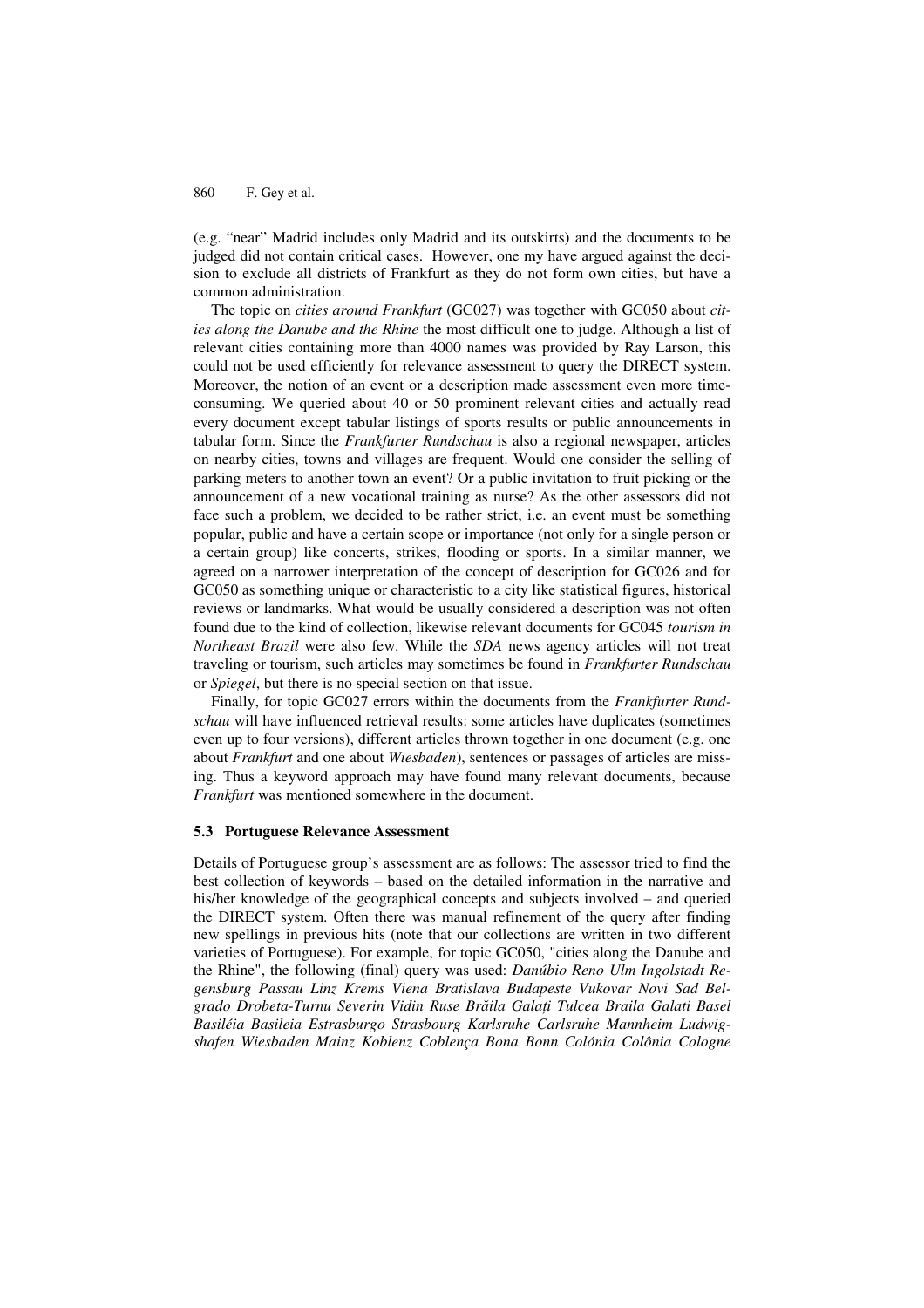*Düsseldorf Dusseldorf Dusseldórfia Neuss Krefeld Duisburg Duisburgo Arnhem Nederrijn Arnhemia Nijmegen Waal Noviomago Utrecht Kromme Rijn Utreque Rotterdam Roterdão.* A similar strategy was used for cities within 100 km from Frankfurt am Main (GC027), where both particular cities were mentioned, as well as words like *cidade* (city), Frankfurt, *distância* (distance), and so on. Obviously, the significant passages for all hits were read, to assess whether the document actually mentioned cities near Frankfurt.

### **5.4 Spanish Relevance Assessment**

For the evaluation of the Spanish documents in the GeoCLEF task, the research group of Language and Information Systems at the University of Alicante, Spain followed the following procedure. The returned documents for each topic from the GeoCLEF collection have been assigned to a member of the group. Each member had to read the question and to identify the relevant keywords. Afterwards, these keywords have been searched in the document together with the geographic names that appeared in the documents. The names were queried in the GeoNames database in order to determine whether this location corresponded to the necessary latitude and magnitude. In addition, the assessors read the title, the narrative and the content of the document, and on the basis of this information decided whether the answer is relevant with the presented topic. The total number of assessors who took part in the evaluation procedure was 36.

#### **5.5 Challenges to Relevance Assessment**

One of the major challenges facing the assessors in GeoCLEF 2006 was the substantial increase in the level of geographic knowledge required to assess particular topics. As discussed above, topic GC027 (cities around Frankfurt) was assessed after creating a custom list of cities within 100 km of Frankfurt from the NGA gazetteer. However, for GC050 (cities along the Danube and the Rhine rivers), no equivalent database was created, and the creation of such a database would have posed major challenges. The details of this challenge are described in a separate paper presented at the workshop on Evaluation of Information Access in Tokyo in May 2007 [4].

### **6 GeoCLEF Performance**

### **6.1 Participants and Experiments**

As shown in Table 1, a total of 17 groups from 8 different countries submitted results for one or more of the GeoCLEF tasks - an increase on the 13 participants of last year. A total of 149 experiments were submitted, which is an increase on the 117 experiments of 2005. There is almost no variation in the average number of submitted runs per participant: from 9 runs/participant of 2005 to 8.7 runs/participant of this year.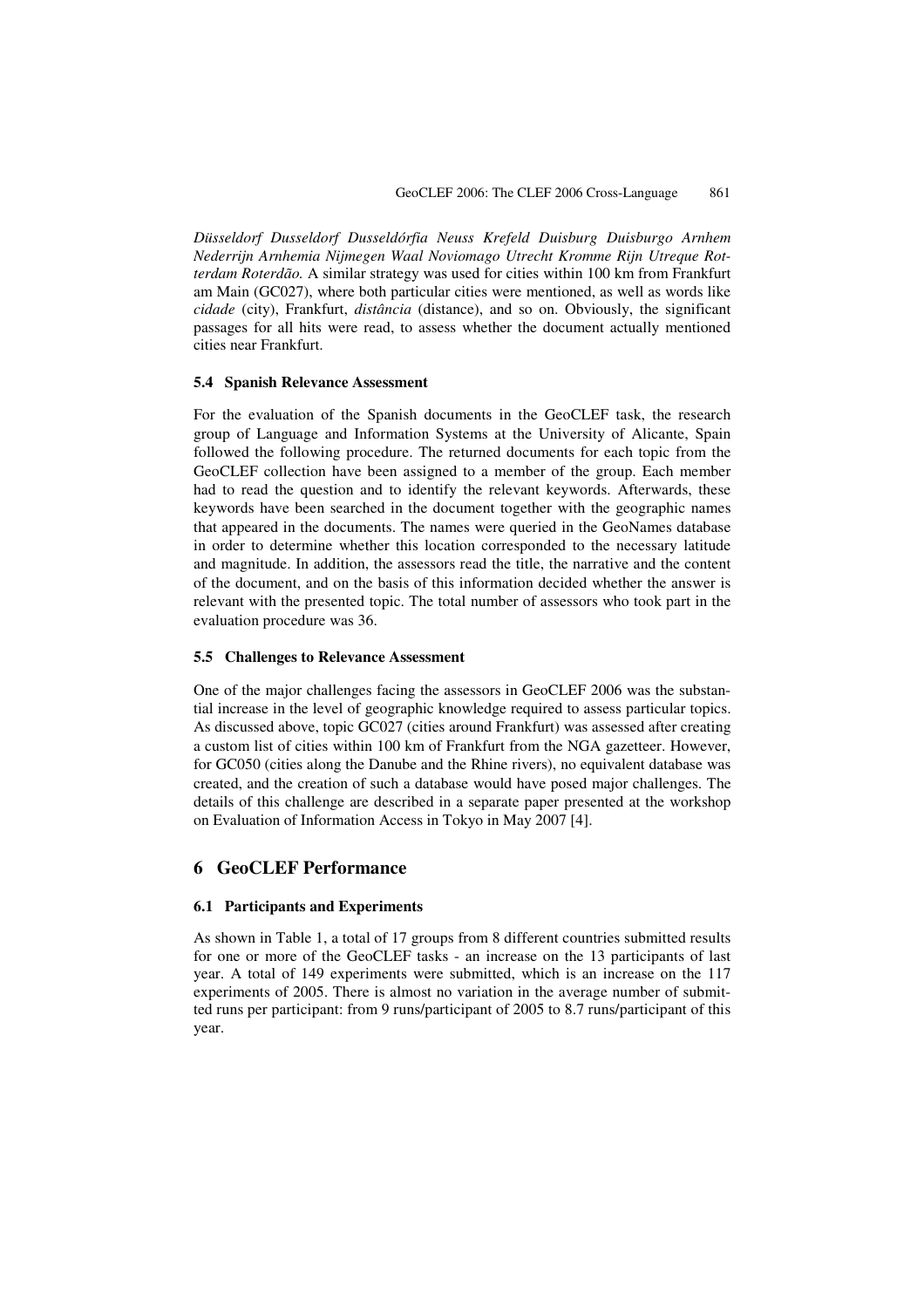| Participant     | <b>Institution</b>                            | Country              |
|-----------------|-----------------------------------------------|----------------------|
| alicante        | University of Alicante                        | Spain                |
| berkeley        | University of California, Berkeley            | <b>United States</b> |
| daedalus*       | Daedalus Consortium                           | Spain                |
| hagen           | University of Hagen                           | Germany              |
| hildesheim*     | University of Hildesheim                      | Germany              |
| $imp$ -coll $*$ | Imperial College London (imp-coll)*           | United Kingdom       |
| jaen*           | University of Jaen                            | Spain                |
| ms-china*       | Microsoft China - Web Search and Mining Group | China                |
| nicta           | NICTA, University of Melbourne                | Australia            |
| rfia-upv        | Universidad Politècnica de Valencia           | Spain                |
| sanmarcos       | California State University, San Marcos       | <b>United States</b> |
| talp            | TALP - Universitat Politècnica de Catalunya   | Spain                |
| u.buffalo*      | SUNY at University of Buffalo                 | <b>United States</b> |
| u.groningen*    | University of Groningen                       | The Netherlands      |
| $u.t$ wente $*$ | University of Twente                          | The Netherlands      |
| $unsw*$         | University of New S. Wales                    | Australia            |
| xldb            | Grupo XLDB - Universidade de Lisboa           | Portugal             |

|  |  |  | <b>Table 1.</b> GeoCLEF 2006 participants – new groups are indicated by $*$ |  |
|--|--|--|-----------------------------------------------------------------------------|--|
|--|--|--|-----------------------------------------------------------------------------|--|

Table 2 reports the number of participants by their country of origin.

| Country              | # Participants |
|----------------------|----------------|
| Australia            | 2              |
| China                | 1              |
| Germany              | 2              |
| Portugal             |                |
| Spain                | 5              |
| The Netherlands      | 2              |
| United Kingdom       | 1              |
| <b>United States</b> | 3              |
| <b>TOTAL</b>         |                |

**Table 2.** GeoCLEF 2006 participants by country

Table 3 provides a breakdown of the experiments submitted by each participant for each of the offered tasks. With respect to last year there is an increase in the number of runs for the monolingual English task (73 runs in 2006 *wrt* 53 runs of 2005) and a decrease in the monolingual German (16 runs in 2006 *wrt* 25 runs in 2005); on the other hand, there is a decrease for both bilingual English (12 runs in 2006 *wrt* 22 runs in 2005) and bilingual German (11 runs in 2006 *wrt* 17 runs in 2005). Note that the Spanish and the Portuguese collections have been introduced this year.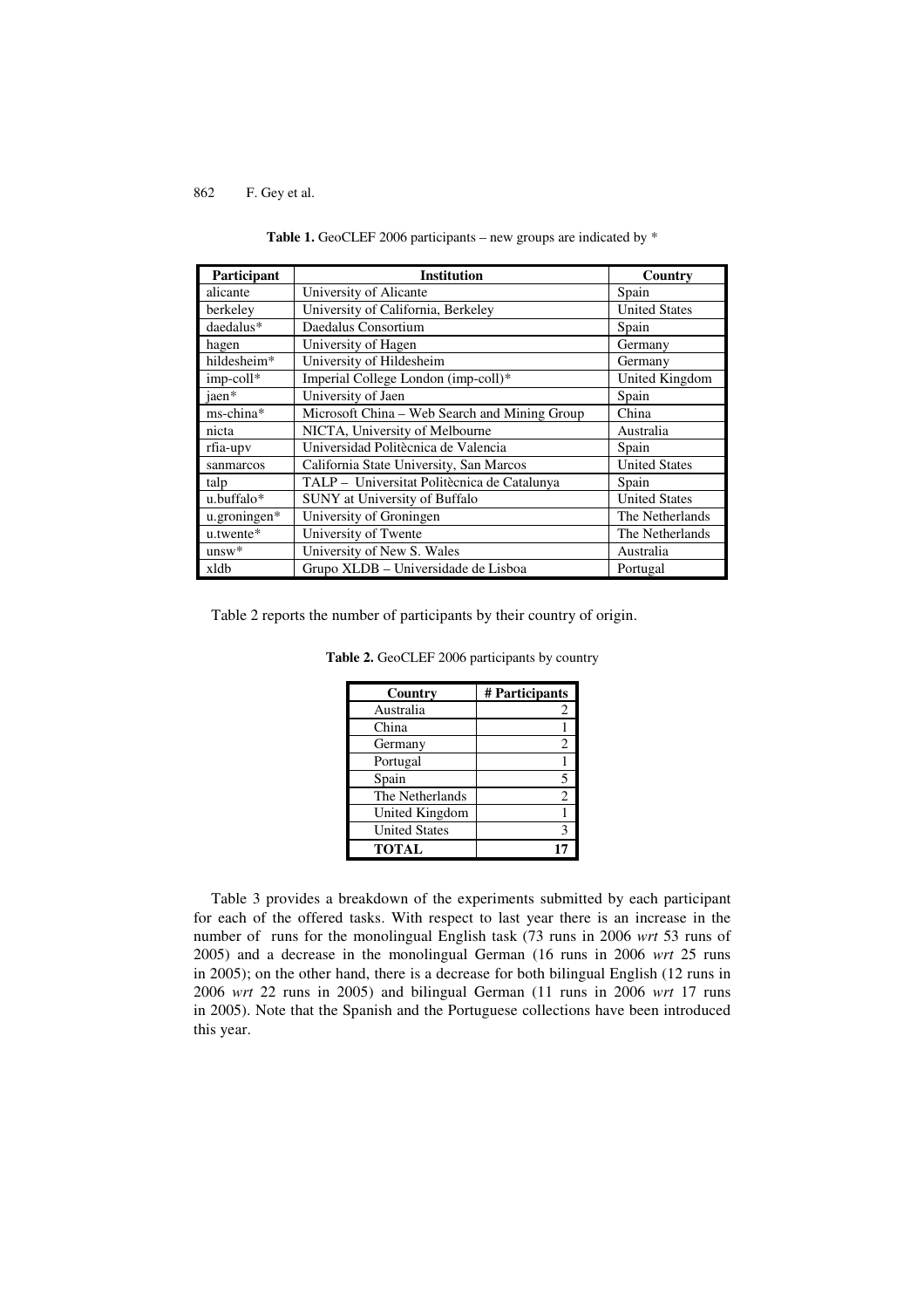| Participant  |    | <b>Monolingual Tasks</b> |        |        | <b>Bilingual Tasks</b> |          |         |                | <b>TOTAL</b> |  |
|--------------|----|--------------------------|--------|--------|------------------------|----------|---------|----------------|--------------|--|
|              | DE | EN                       | $ES^*$ | $PT^*$ | X <sub>2</sub> DE      | X2EN     | $X2ES*$ | $X2PT*$        |              |  |
| alicante     |    |                          |        |        |                        |          |         |                |              |  |
| berkeley     | ↑  |                          |        | 4      | っ                      |          |         | $\overline{c}$ | 18           |  |
| daedalus     |    |                          |        |        |                        |          |         |                | 15           |  |
| hagen        |    |                          |        |        |                        |          |         |                | 10           |  |
| hildesheim   | 4  |                          |        |        |                        |          |         |                | 18           |  |
| imp-coll     |    |                          |        |        |                        |          |         |                | $\mathbf{a}$ |  |
| jaen         |    |                          |        |        |                        |          |         |                | 10           |  |
| ms-china     |    |                          |        |        |                        |          |         |                |              |  |
| nicta        |    |                          |        |        |                        |          |         |                |              |  |
| rfia-upv     |    |                          |        |        |                        |          |         |                |              |  |
| sanmarcos    |    |                          | 5      |        |                        | $\Delta$ | っ       | $\overline{c}$ | 21           |  |
| talp         |    |                          |        |        |                        |          |         |                |              |  |
| u.buffalo    |    |                          |        |        |                        |          |         |                |              |  |
| u.groningen  |    |                          |        |        |                        |          |         |                |              |  |
| u.twente     |    |                          |        |        |                        |          |         |                |              |  |
| unsw         |    |                          |        |        |                        |          |         |                |              |  |
| xldb         |    |                          |        | 5      |                        |          |         |                | 10           |  |
| <b>TOTAL</b> | 16 | 73                       | 15     | 13     | 11                     | 12       |         | 4              | 149          |  |

Table 3. GeoCLEF 2006 experiments by task – new collections are indicated by\*

Four different topic languages were used for GeoCLEF bilingual experiments. As always, the most popular language for queries was English; German and Spanish tied for the second place. Note that Spanish is a new collection added this year. The number of bilingual runs by topic language is shown in Table 4.

| Track                 |    | <b>TOTAL</b> |    |    |    |
|-----------------------|----|--------------|----|----|----|
|                       | DE | EN           | ES | PТ |    |
| <b>Bilingual X2DE</b> |    |              |    |    |    |
| <b>Bilingual X2EN</b> |    |              |    |    | 12 |
| <b>Bilingual X2ES</b> |    |              |    |    |    |
| <b>Bilingual X2PT</b> |    |              |    |    |    |
| <b>TOTAL</b>          |    |              |    | 2  |    |

**Table 4.** Bilingual experiments by topic language

# **6.2 Monolingual Experiments**

Monolingual retrieval was offered for the following target collections: English, German, Portuguese, and Spanish. As can be seen from Table 3, the number of participants and runs for each language was quite similar, with the exception of English, which has the greatest participation. Table 5 shows the top five groups for each target collection, ordered by mean average precision. Note that only the best run is selected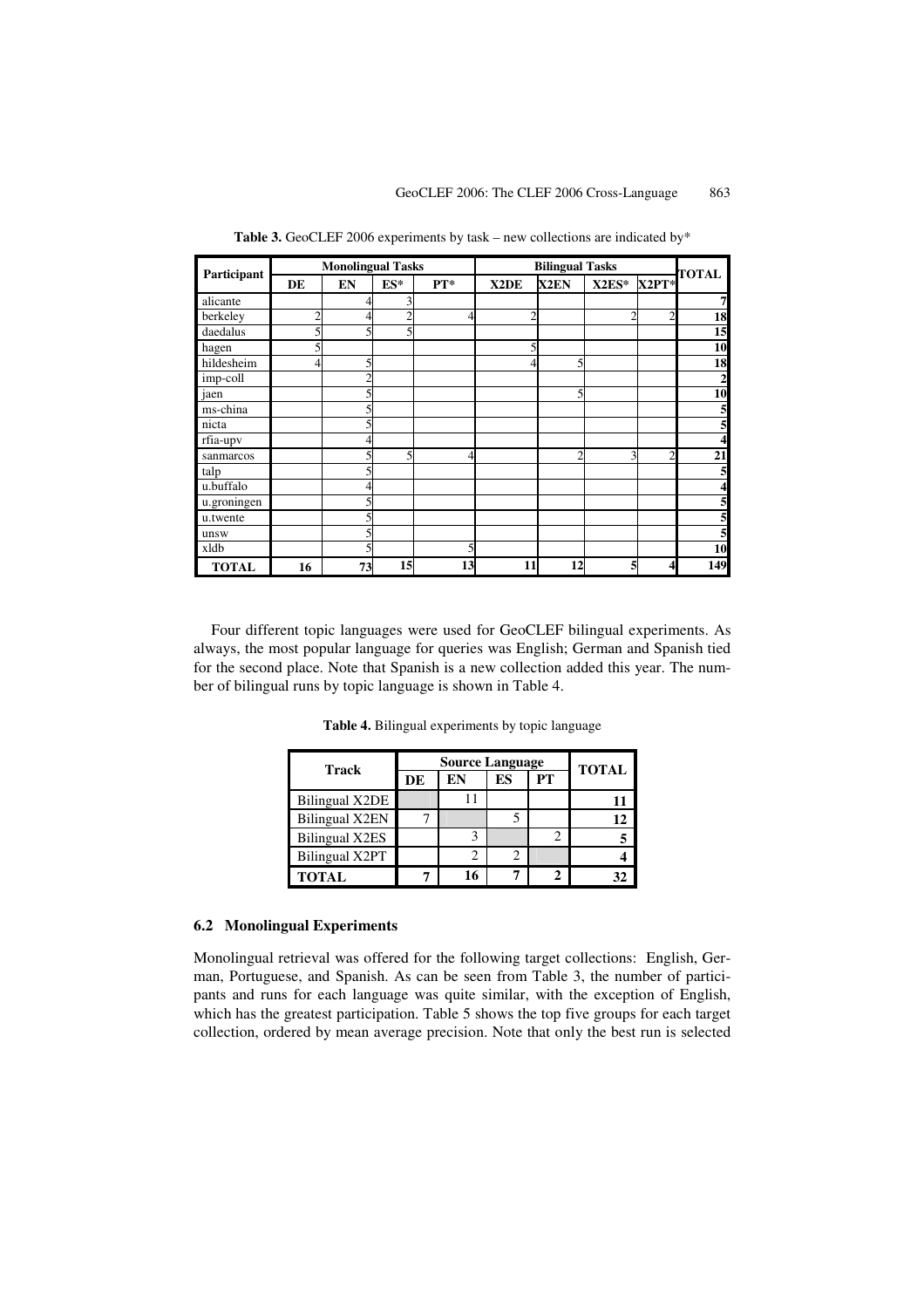| <b>Table 5.</b> Best entries for the monolingual track (title+description topic fields only). Perform- |  |
|--------------------------------------------------------------------------------------------------------|--|
| ance difference between the best and the last (up to 5) group is given (in terms of average preci-     |  |
| $sion$ ) – new groups indicated by $*$ .                                                               |  |

| Track                         |               | <b>Participant Rank</b>           |                   |                              |                                         |                                  |         |  |  |  |  |
|-------------------------------|---------------|-----------------------------------|-------------------|------------------------------|-----------------------------------------|----------------------------------|---------|--|--|--|--|
|                               |               | 1 <sup>st</sup>                   | 2 <sub>nd</sub>   | <sup>3rd</sup>               | 4 <sup>th</sup>                         | 5 <sup>th</sup>                  | Diff.   |  |  |  |  |
|                               | Part.         | xldb                              | alicante          | sanmarcos                    | $unsw*$                                 | iaen*                            |         |  |  |  |  |
| Monolingual<br><b>English</b> | Run           | XLDBGeo<br>ManualEN<br>not pooled | enTD<br>pooled    | SMGeoEN4<br>not pooled       | unswTitle-<br><b>Baseline</b><br>pooled | sinaiE-<br>nEnExp4<br>not pooled |         |  |  |  |  |
|                               | Avg.<br>Prec. | 30.34%                            | 27.23%            | 26.37%                       | 26.22%                                  | 26.11%                           | 16.20%  |  |  |  |  |
| Monolingual<br>German         | Part.         | hagen                             | berkeley          | hildesheim*                  | daedalus*                               |                                  |         |  |  |  |  |
|                               | Run           | FUHddGY<br><b>YYTD</b><br>pooled  | BKGeoD1<br>pooled | HIGeoded-<br>erun4<br>pooled | GCdeNtLg<br>pooled                      |                                  |         |  |  |  |  |
|                               | Avg.<br>Prec. | 22.29%                            | 21.51%            | 15.58%                       | 10.01%                                  |                                  | 122.68% |  |  |  |  |
|                               | Part.         | xldb                              | berkelev          | sanmarcos                    |                                         |                                  |         |  |  |  |  |
| Monolingual<br>Portuguese     | Run           | XLDBGeo<br>ManualPT<br>pooled     | BKGeoP3<br>pooled | SMGeoPT2<br>pooled           |                                         |                                  |         |  |  |  |  |
|                               | Avg.<br>Prec. | 30.12%                            | 16.92%            | 13 44%                       |                                         |                                  | 124.11% |  |  |  |  |
|                               | Part.         | alicante                          | berkeley          | daedalus*                    | Sanmarcos                               |                                  |         |  |  |  |  |
| Monolingual<br><b>Spanish</b> | Run           | esTD<br>pooled                    | BKGeoS1<br>pooled | GCesNtLg<br>pooled           | SMGeoES1<br>pooled                      |                                  |         |  |  |  |  |
|                               | Avg.<br>Prec. | 35.08%                            | 31.82%            | 16.12%                       | 14.71%                                  |                                  | 138,48% |  |  |  |  |

GeoCLEF Monolingual English track Top 5 Participants - Interpolated Recall vs Average Precision



**Fig. 2.** Monolingual English top participants. Interpolated Recall vs. Average Precision.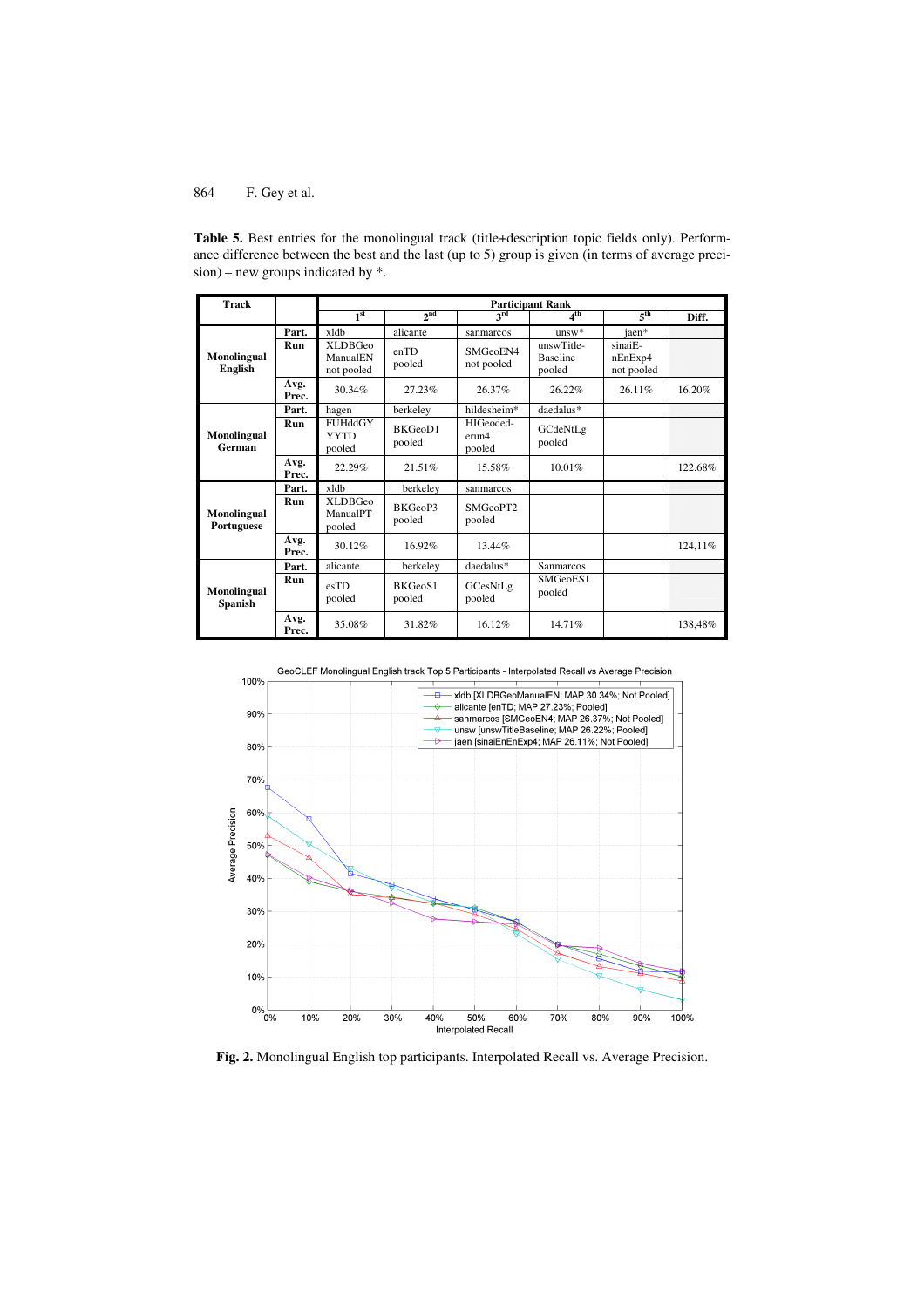

**Fig. 3.** Monolingual German top participants. Interpolated Recall vs. Average Precision.



**Fig. 4.** Monolingual Portuguese top participants. Interpolated Recall vs. Average Precision.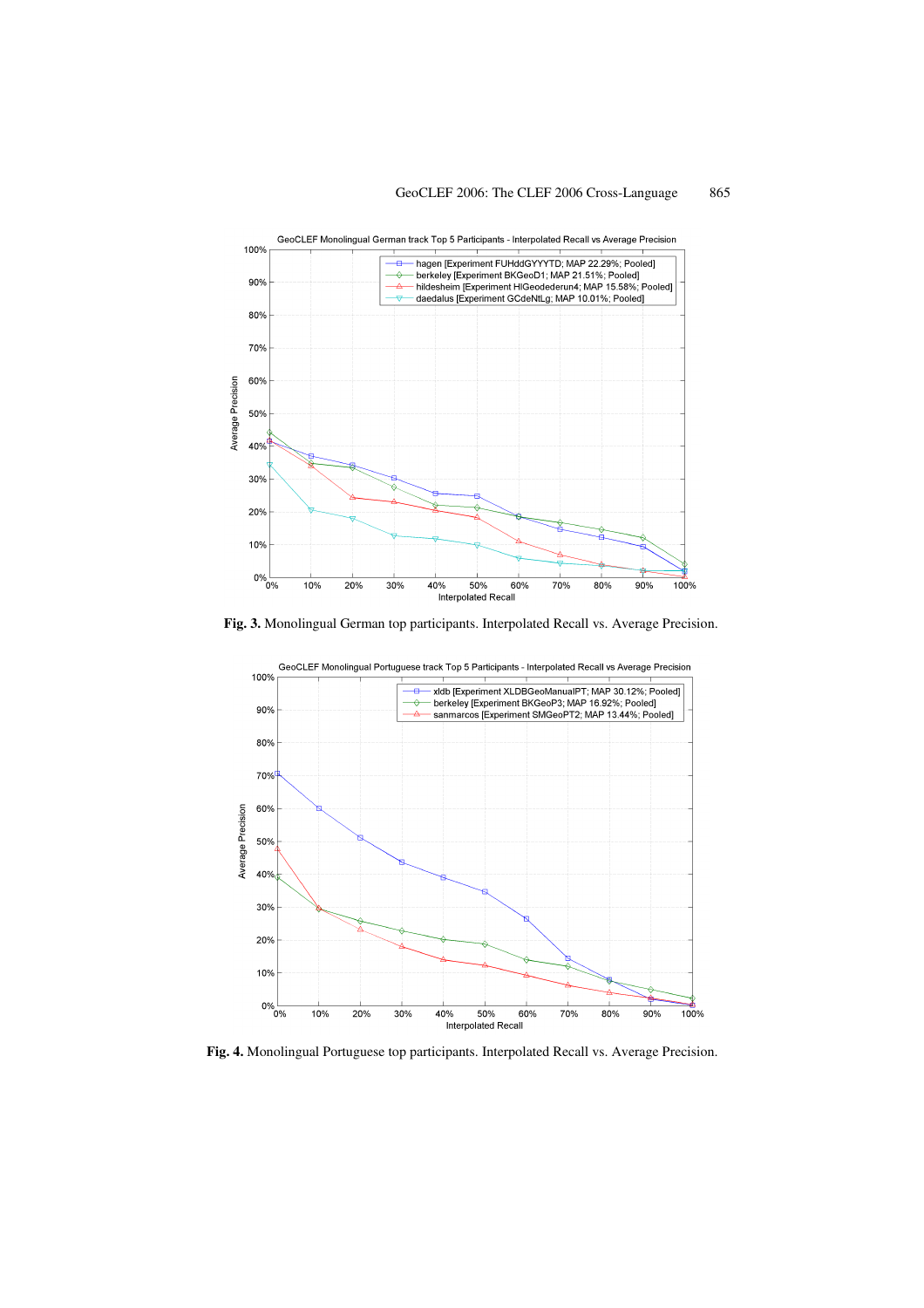

**Fig. 5.** Monolingual Spanish top participants. Interpolated Recall vs. Average Precision.

for each group, even if the group may have more than one top run. The table reports: the short name of the participating group; the run identifier, specifying whether the run has participated in the pool or not; the mean average precision achieved by the run; and the performance difference between the first and the last participant. Table 5 regards runs using title + description fields only.

Note that the top five participants contain both "newcomer" groups (i.e. groups that had not previously participated in GeoCLEF) and "veteran" groups (i.e. groups that had participated in previous editions of GeoCLEF), with the exception of monolingual Portuguese where only "veteran" groups were subscribed. Both pooled and not pooled runs are in the best entries for each track.

Figures 2 to 5 show the interpolated recall vs. average precision for top participants of the monolingual tasks.

#### **6.3 Bilingual Experiments**

The bilingual task was structured in four subtasks  $(X \rightarrow DE, EN, ES \text{ or } PT$  target collection). Table 6 shows the best results for this task with the same logic of Table 5. Note that the top five participants contain both "newcomer" groups and "veteran" groups, with the exception of monolingual Portuguese and Spanish where only "veteran" groups were subscribed.

For bilingual retrieval evaluation, a common method is to compare results against monolingual baselines:

- $X \rightarrow DE$ : 70% of best monolingual German IR system
- $X \rightarrow EN: 74\%$  of best monolingual English IR system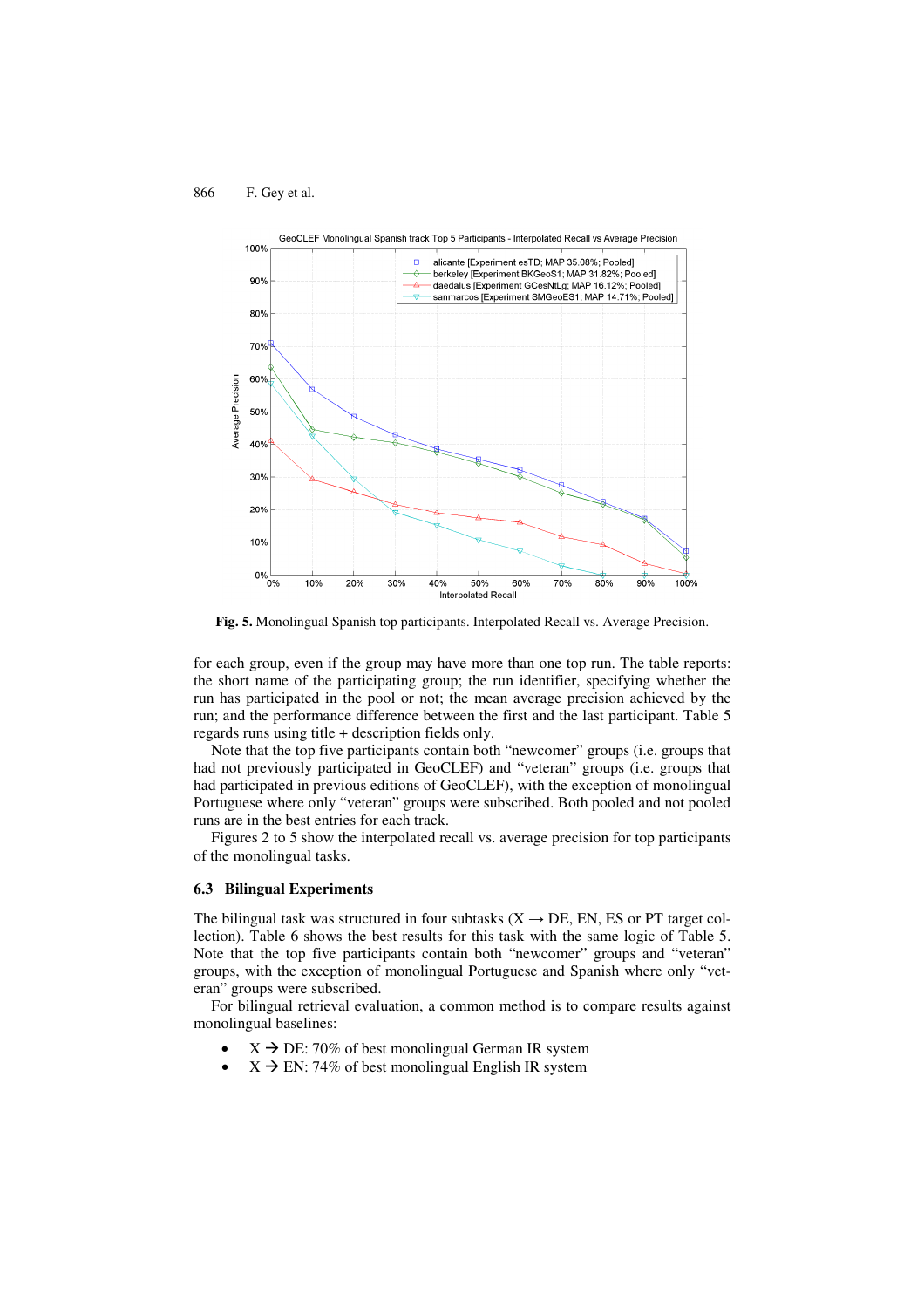- $X \rightarrow ES: 73\%$  of best monolingual Spanish IR system
- $X \rightarrow PT$ : 47% of best monolingual Portuguese IR system

Note that the apparently different result for Portuguese may be explained by the fact that the best group in the monolingual experiments did not submit runs for bilingual experiments. If one compares the results per groups, sanmarcos's run of Spanish to Portuguese had even better results than their monolingual Portuguese run, while berkeley's English to Portuguese achieved a similar performance degradation as the one reported for the other bilingual experiments (74%).

Table 6. Best entries for the bilingual task (title+description topic fields only). The performance difference between the best and the last (up to 5) placed group is given (in terms of average precision) – new groups are indicated by \*

| <b>Track</b>                       |                            |                                                      | <b>Participant Rank</b>                |                               |                 |                 |         |  |  |  |  |  |  |
|------------------------------------|----------------------------|------------------------------------------------------|----------------------------------------|-------------------------------|-----------------|-----------------|---------|--|--|--|--|--|--|
|                                    |                            | 1 <sup>st</sup>                                      | 2 <sup>nd</sup>                        | $3^{\text{rd}}$               | 4 <sup>th</sup> | 5 <sup>th</sup> | Diff.   |  |  |  |  |  |  |
|                                    | Part                       | jaen*                                                | sanmarcos                              | Hildesheim*                   |                 |                 |         |  |  |  |  |  |  |
| <b>Bilingual</b><br><b>English</b> | $\overline{\mathbf{R}}$ un | sinai-<br><b>ESENEXP</b><br>$\overline{c}$<br>pooled | SMGeoE-<br>SEN <sub>2</sub><br>pooled  | HIGeodeen-<br>run12<br>pooled |                 |                 |         |  |  |  |  |  |  |
|                                    | Avg.<br>Prec               | 22.56%                                               | 22.46%                                 | 16.03%                        |                 |                 | 40.74%  |  |  |  |  |  |  |
|                                    | Part                       | berkeley                                             | hagen                                  | Hildesheim*                   |                 |                 |         |  |  |  |  |  |  |
| <b>Bilingual</b><br>German         | Run                        | <b>BKGeoED</b><br>1<br>pooled                        | FU-<br>HedGY-<br><b>YYTD</b><br>pooled | HI-<br>Geoenderun21<br>pooled |                 |                 |         |  |  |  |  |  |  |
|                                    | Avg.<br>Prec               | 15.61%                                               | 12.80%                                 | 11.86%                        |                 |                 | 31.62%  |  |  |  |  |  |  |
|                                    | Part                       | sanmarcos                                            | berkeley                               |                               |                 |                 |         |  |  |  |  |  |  |
| <b>Bilingual</b><br>Portuguese     | Run                        | <b>SMGeoES</b><br>PT <sub>2</sub><br>pooled          | <b>BKGeoEP</b><br>1<br>pooled          |                               |                 |                 |         |  |  |  |  |  |  |
|                                    | Avg.<br>Prec               | 14.16%                                               | 12.60%                                 |                               |                 |                 | 12,38%  |  |  |  |  |  |  |
|                                    | Part                       | berkeley                                             | sanmarcos                              |                               |                 |                 |         |  |  |  |  |  |  |
| <b>Bilingual</b><br>Spanish        | Run                        | <b>BKGeoES</b><br>1<br>pooled                        | <b>SMGeoE</b><br>NES1<br>pooled        |                               |                 |                 |         |  |  |  |  |  |  |
|                                    | Avg.<br>Prec<br>٠          | 25.71%                                               | 12.82%                                 |                               |                 |                 | 100.55% |  |  |  |  |  |  |

Figure 6 to 9 show the interpolated recall vs. average precision graph for the top participants of the different bilingual tasks.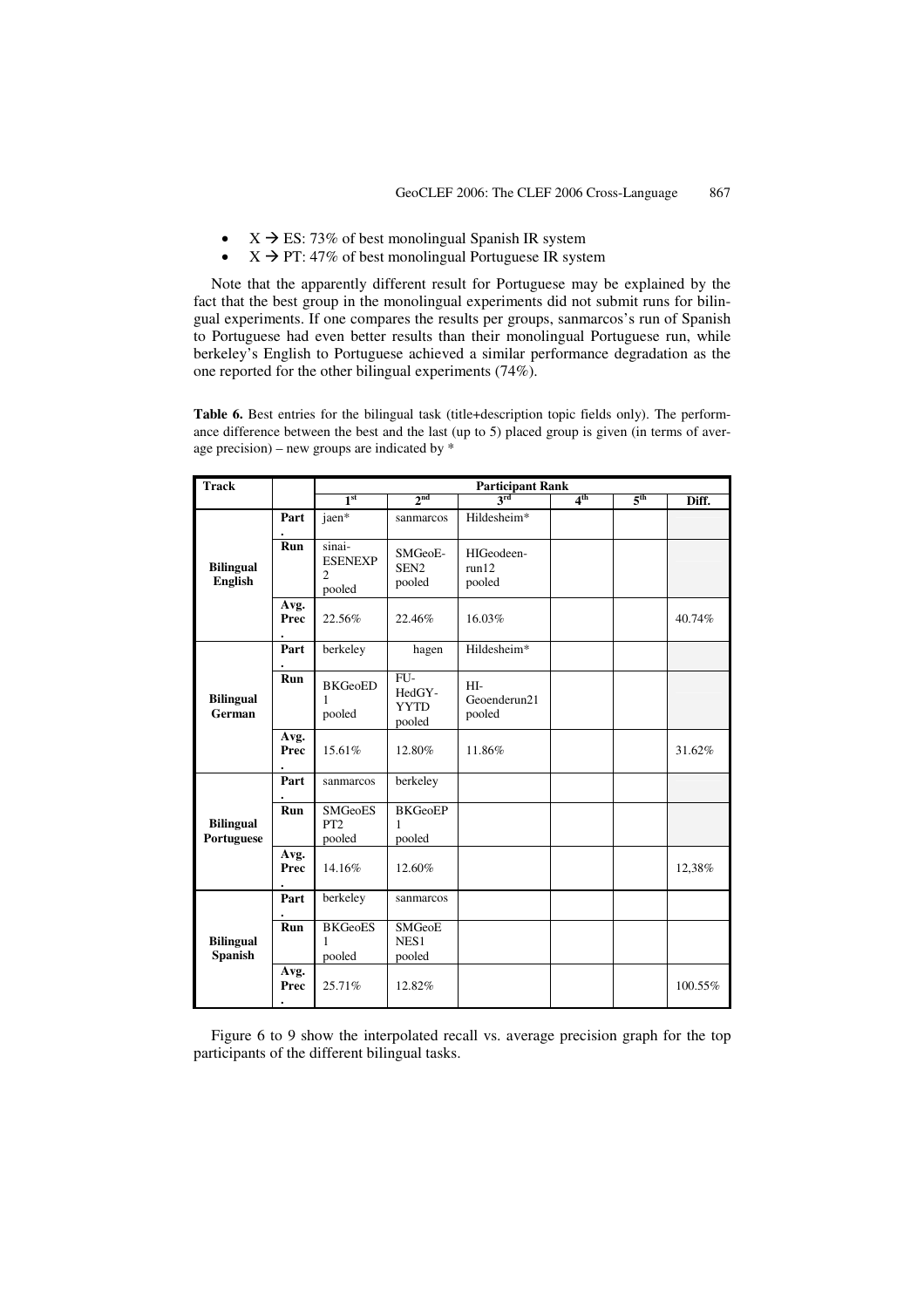

**Fig. 6.** Bilingual English top participants. Interpolated Recall vs Average Precision.



**Fig. 7.** Bilingual German top participants. Interpolated Recall vs Average Precision.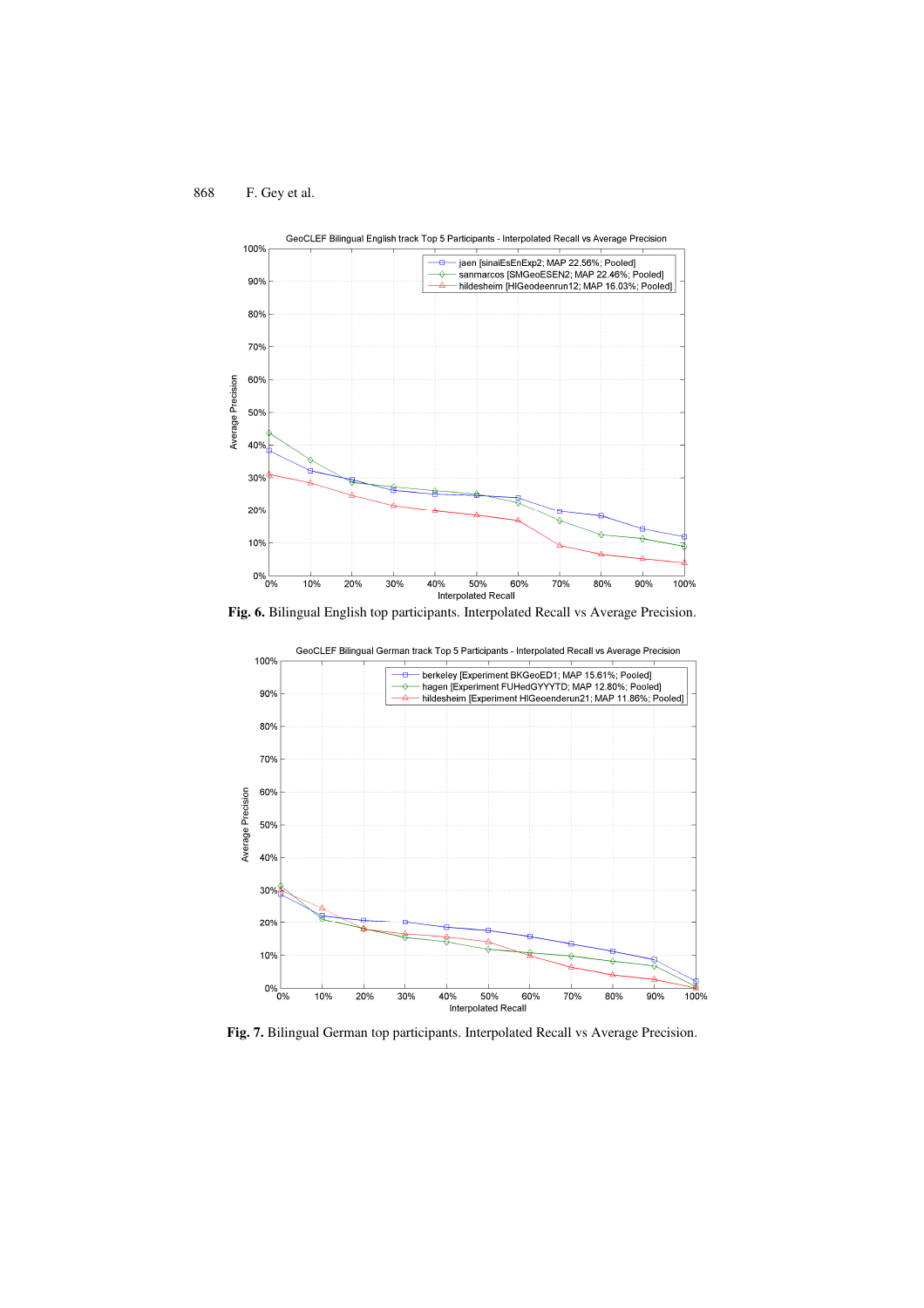

**Fig. 8.** Bilingual Portuguese top participants. Interpolated Recall vs Average Precision.



**Fig. 9.** Bilingual Spanish top participants. Interpolated Recall vs Average Precision.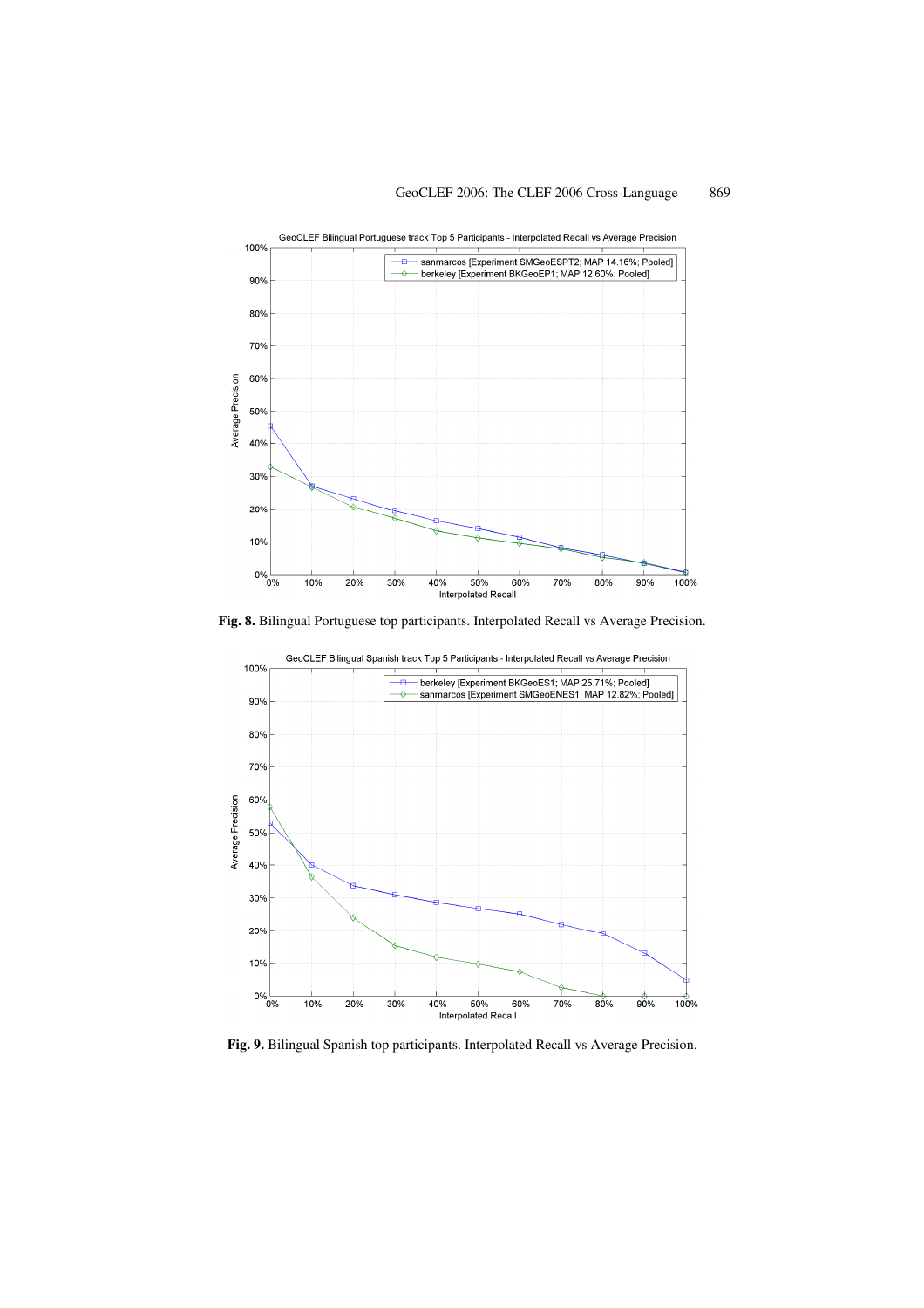#### **6.4 Statistical Testing**

We used the MATLAB Statistics Toolbox, which provides the necessary functionality plus some additional functions and utilities. We use the *ANalysis Of VAriance* (ANOVA) test. ANOVA makes some assumptions concerning the data be checked. Hull [5] provides details of these; in particular, the scores in question should be approximately normally distributed and their variance has to be approximately the same for all runs. Two tests for goodness of fit to a normal distribution were chosen using the MATLAB statistical toolbox: the Lilliefors test [1] and the Jarque-Bera test [6]. In the case of the GeoCLEF tasks under analysis, both tests indicate that the assumption of normality is violated for most of the data samples (in this case the runs for each participant).

In such cases, a transformation of data should be performed. The transformation for measures that range from 0 to 1 is the arcsin-root transformation:

```
arcsin(\sqrt{x})
```
which Tague-Sutcliffe [11] recommends for use with precision/recall measures.

**Table 7.** Lilliefors test for each track with (LL) and without Tague-Sutcliffe arcsin transformation (LL & TS). Jarque-Bera test for each track with (JB) and without Tague-Sutcliffe arcsin transformation (JB & TS).

| Track                       | LL | LL & TS | ЛB | JB & TS |
|-----------------------------|----|---------|----|---------|
| Monolingual English         |    | 42      | 32 | 54      |
| Monolingual German          |    |         |    |         |
| Monolingual Portuguese      |    |         |    | 13      |
| Monolingual Spanish         | 2  | 12      |    |         |
| <b>Bilingual English</b>    |    |         |    |         |
| <b>Bilingual German</b>     |    |         |    |         |
| <b>Bilingual Portuguese</b> |    |         |    |         |
| <b>Bilingual Spanish</b>    |    |         |    |         |

Table 7 shows the results of the Lilliefors test before and after applying the Tague-Sutcliffe transformation. After the transformation the analysis of the normality of samples distribution improves significantly, with the exception of the bilingual Bulgarian. Each entry shows the number of experiments whose performance distribution can be considered drawn from a Gaussian distribution, with respect to the total number of experiment of the track. The value of alpha for this test was set to 5%. The same table shows also the same analysis with respect to the Jarque-Bera test. The value of alpha for this test was set to 5%. The difficulty to transform the data into normally distributed samples derives from the original distribution of run performances which tend towards zero within the interval [0,1].

The following tables, from Table 8 to Table 13, summarize the results of this test. All experiments, regardless the topic language or topic fields, are included. Results are therefore only valid for comparison of individual pairs of runs, and not in terms of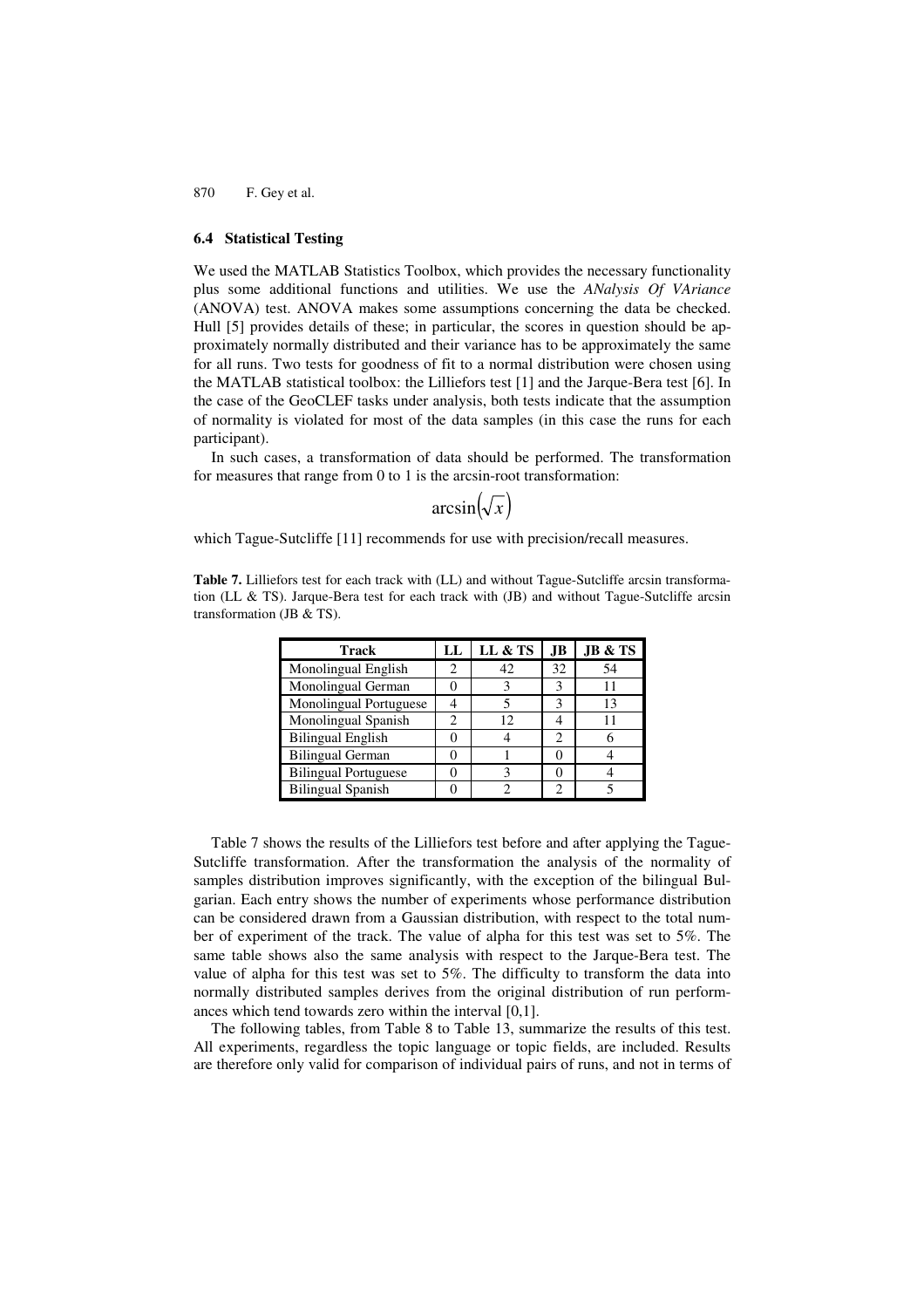absolute performance. Each table shows the overall results where all the runs that are included in the same group do not have a significantly different performance. All runs scoring below a certain group performs significantly worse than at least the top entry of the group. Likewise all the runs scoring above a certain group perform significantly better than at least the bottom entry in that group. Each table contains also a graph which shows participants' runs (y axis) and performance obtained (x axis). The circle



**Table 8.** Monolingual English: experiment groups according to the Tukey T Test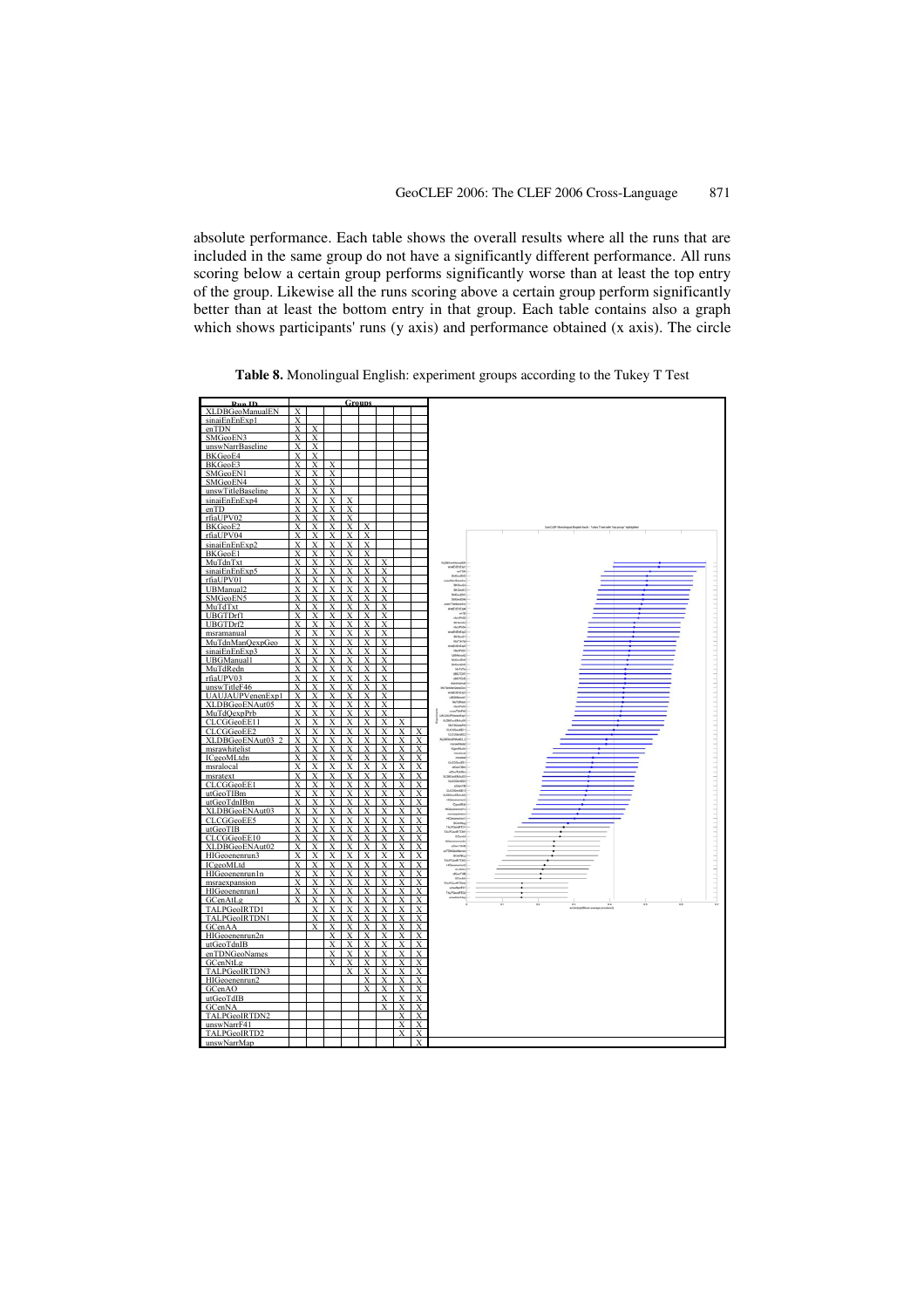| <b>Run ID</b>  |                | <b>Groups</b> |          | GeoCLEF Monolingual German track - Tukey T test with "top group" highlighted                                    |
|----------------|----------------|---------------|----------|-----------------------------------------------------------------------------------------------------------------|
| BKGeoD1        | X              |               |          |                                                                                                                 |
| FUHddGYYYTD    | X              |               |          |                                                                                                                 |
| FUHddGYYYTDN   | X              | X             |          | BKGeoD1-                                                                                                        |
| FUHddGYYYMTDN  | X              | X             | X        | FUHddGYYYTD-                                                                                                    |
| BKGeoD2        | $\overline{X}$ | X             | X        | FUHddGYYYTDN-                                                                                                   |
| FUHddGNNNTD    | X              | X             | X        | FUHJJGYYYMTDN-                                                                                                  |
| HIGeodederun4n | X              | X             | X        | BKGeoD2-                                                                                                        |
| HIGeodederun4  | X              | X             | X        |                                                                                                                 |
| FUHddGNNNTDN   | X              | X             | X        | FUHddGNNNTD-                                                                                                    |
| GCdeNtLg       | Χ              | Х             | X        | HiGeodedenun4n                                                                                                  |
| HIGeodederun6  | X              | X             | $\bf{X}$ | Experiments<br>HIGeodederun4                                                                                    |
| HIGeodederun6n | X              | X             | X        | <b>FUHddGNNNTDN</b>                                                                                             |
| GCdeNA         | X              | X             | X        |                                                                                                                 |
| GCdeAtLg       | X              | X             | X        | GCdeNtLg                                                                                                        |
| GCdeAA         |                | $\bf{X}$      | X        | HIGeodederun6                                                                                                   |
| GCdeAO         |                |               | X        | HIGeodederun6n                                                                                                  |
|                |                |               |          | GCdeNA                                                                                                          |
|                |                |               |          | GCdeAtLg                                                                                                        |
|                |                |               |          | GCdeAA                                                                                                          |
|                |                |               |          | GCdeAO-                                                                                                         |
|                |                |               |          | 0.25<br>0.1<br>0.15<br>0.2<br>0.3<br>0.35<br>0.4<br>0.45<br>0.5<br>0.05<br>arcsin(sqrt(Mean average precision)) |

**Table 9.** Monolingual German: experiment groups according to the Tukey T Test

| <b>Table 10.</b> Monolingual Portuguese: experiment groups according to the Tukey T Test |  |  |  |
|------------------------------------------------------------------------------------------|--|--|--|
|                                                                                          |  |  |  |

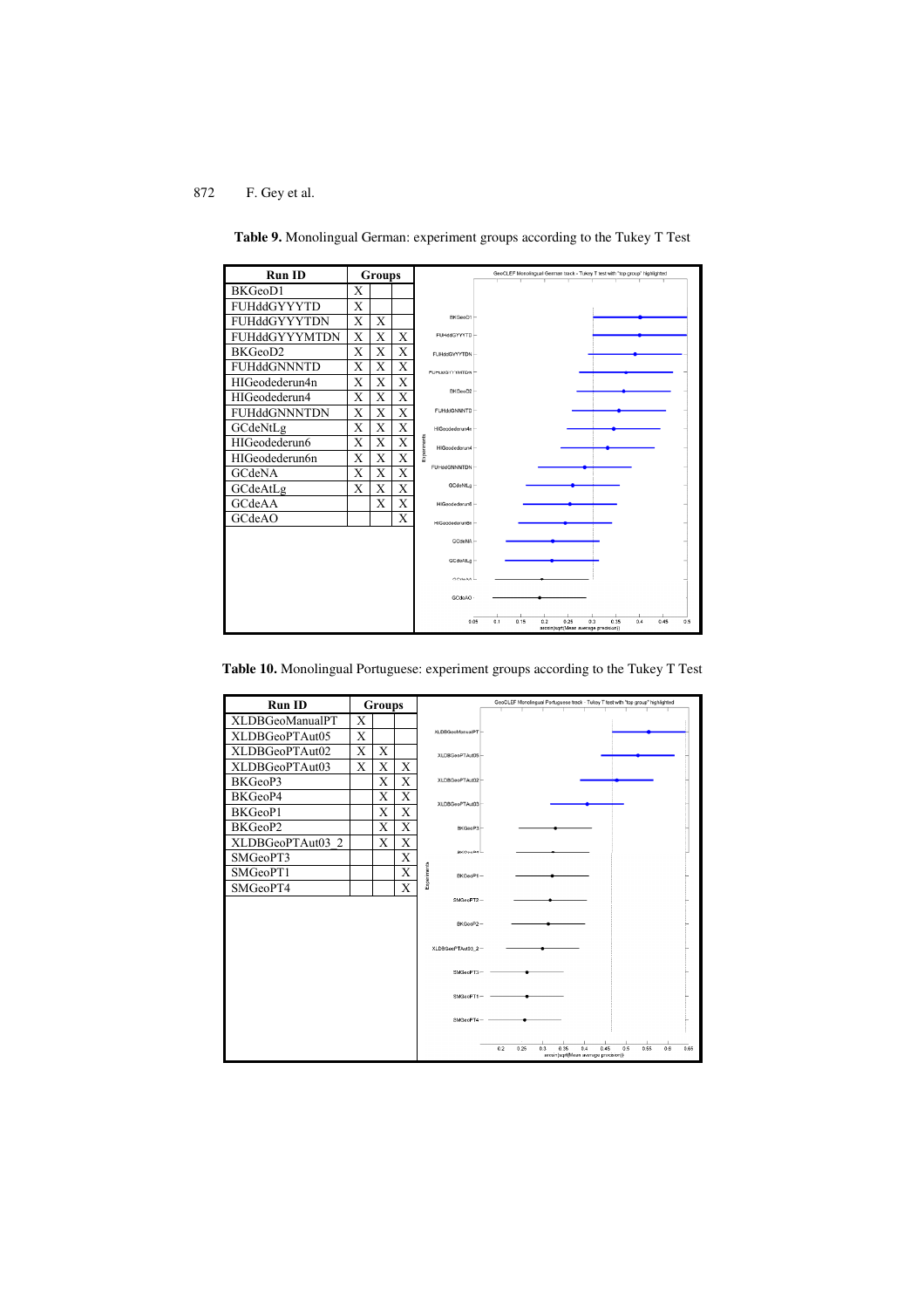

**Table 11.** Monolingual Spanish: experiment groups according to the Tukey T Test

**Table 12.** Bilingual English: experiment groups according to the Tukey T Test

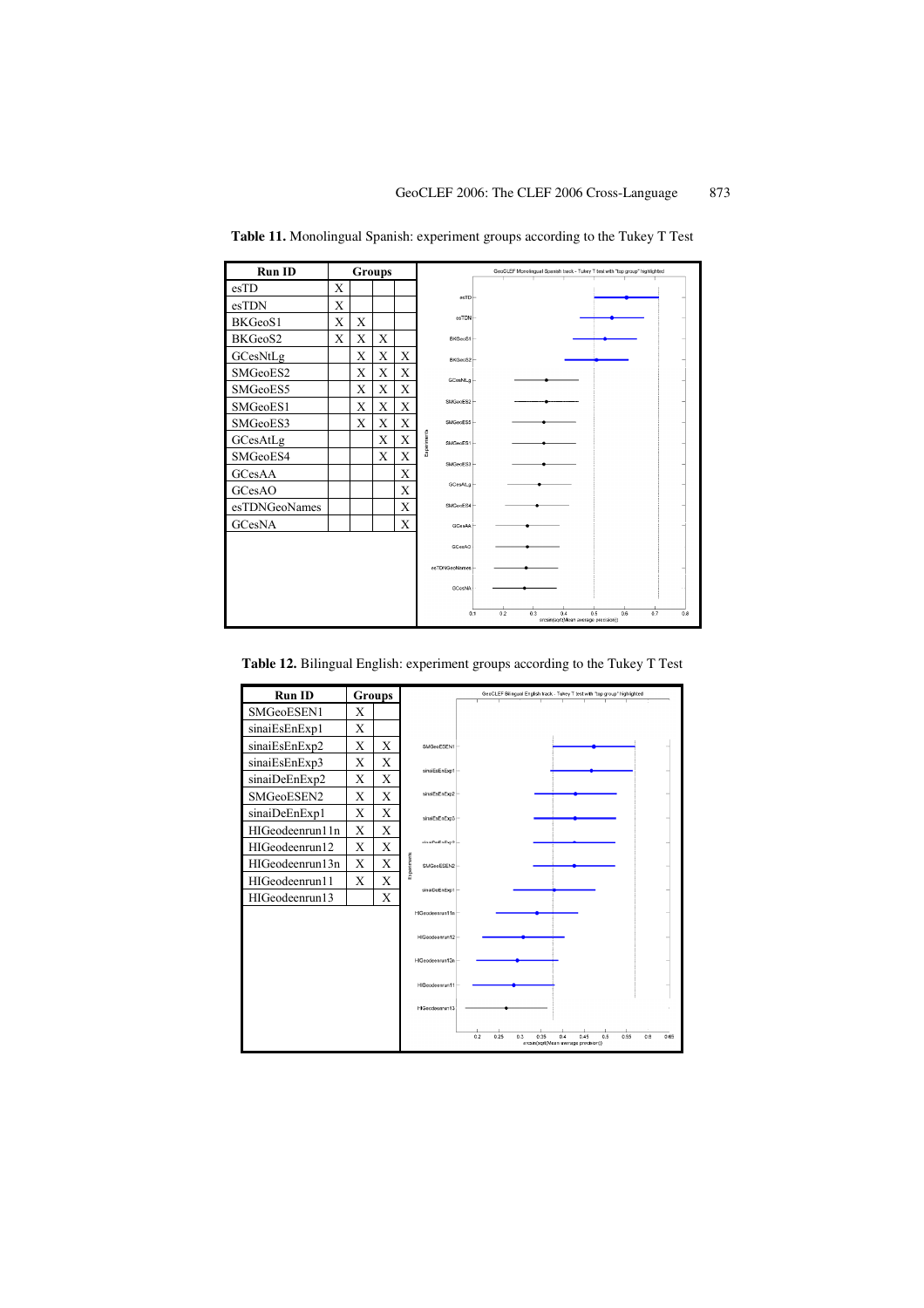

**Table 13.** Bilingual Spanish: experiment groups according to the Tukey T Test

indicates the average performance while the segment shows the interval in which the difference in performance is not statistically significant; for each graph the best group is highlighted.

Note that there are no tables for Bilingual German and Bilingual Portuguese since, according to the Tukey T, all the experiments of these tasks belong to the same group.

#### **6.5 Limitations to the Non-english Experiments, Particularly Portuguese**

One must be cautious about drawing conclusions about system performance where only a limited number of groups submitted experimental runs. For the non-English collections this is especially true for GeoCLEF 2006. Six groups submitted German language runs, four groups submitted Spanish runs, and three groups submitted Portuguese runs. The Portuguese results are dominated by the XLDB group (the only participating group with native Portuguese language speakers). XLDB's overall results are nearly twice that of Berkeley's and more than twice that of San Marcos. XLDB contributed uniquely nearly 40% of the relevant Portuguese documents found, most of them through their manual run. Thus the Portuguese results of the other groups would have been higher without the XLDB participation.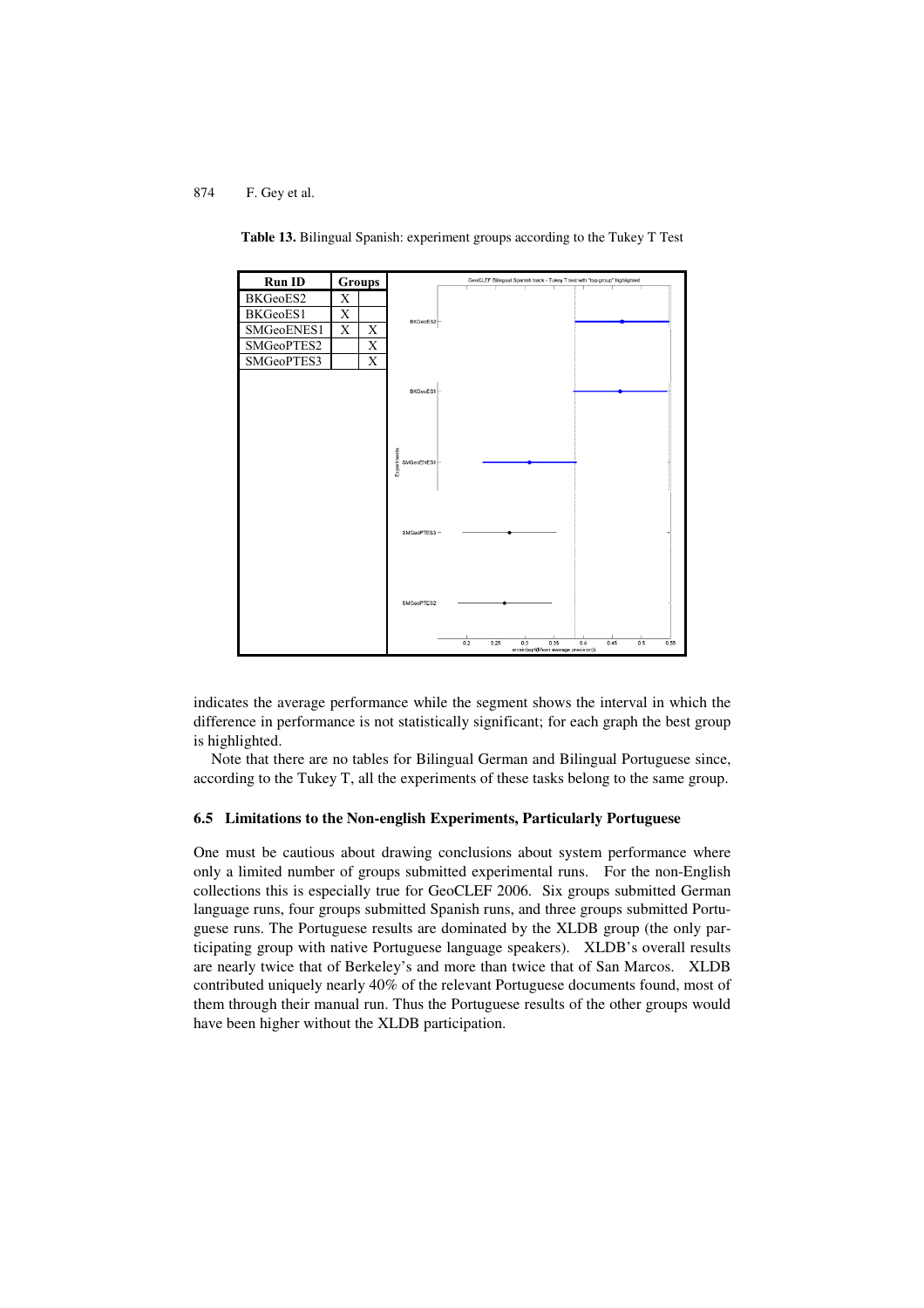# **7 Conclusions and Future Work**

GeoCLEF 2006 increased the geographic challenge contained within the topics over 2005. Several topics could not be fully exploited without external gazetteer resources. Such resources were utilized by both the participants and the organizing groups doing relevance assessment. The test collection developed for GeoCLEF is the first GIR test collection available to the GIR research community. GIR is receiving increased notice both through the GeoCLEF effort as well as due to the GIR workshops held annually since 2004 in conjunction with SIGIR or CIKM.

At the GIR06 workshop held in August 2006, in conjunction with SIGIR 2006 in Seattle, 14 groups participated and 16 full papers were presented, as well as a keynote address by John Frank of MetaCarta, and a summary of GeoCLEF 2005 presented by Ray Larson. Six of the groups also were participants in GeoCLEF 2005 or 2006. Six of the full papers presented at the GIR workshop used GeoCLEF collections. Most of these papers used the 2005 collection and queries, although one group used queries from this year's collection with their own take on relevance judgments. Of particular interest to the organizers of GeoCLEF are the 8 groups working in the area of GIR who are not yet participants in GeoCLEF. All attendees at the GIR06 workshop were invited to participate in GeoCLEF for 2007.

# **Acknowledgments**

The English assessment by the GeoCLEF organizers was volunteer labor – none of us has funding for GeoCLEF work. Assessment was performed by Hans Barnum, Nils Bailey, Fredric Gey, Ray Larson, and Mark Sanderson. German assessment was done by Claudia Bachmann, Kerstin Bischoff, Thomas Mandl, Jens Plattfaut, Inga Rill and Christa Womser-Hacker of University of Hildesheim. Portuguese assessment was done by Paulo Rocha, Luís Costa, Luís Cabral, Susana Inácio, Ana Sofia Pinto, António Silva and Rui Vilela, all of Linguateca, and Spanish by Andrés Montoyo Guijarro, Oscar Fernandez, Zornitsa Kozareva, Antonio Toral of University of Alicante. The Linguateca work on Portuguese was supported by grant POSI/PLP/43931/2001 from Fundação para a Ciência e Tecnologia (Portugal), cofinanced by POSI. The GeoCLEF website is maintained by University of Sheffield, England, United Kingdom. The future direction and scope of GeoCLEF will be heavily influenced by funding and the amount of volunteer effort available.

# **References**

- [1] Conover, W.J.: Practical Nonparametric Statistics. John Wiley and Sons, New York, USA (1971)
- [2] Eilders, C.: The role of news factors in media use. Technical report, Wissenschaftszentrum Berlin für Sozialforschung gGmbH (WZB). Forschungsschwerpunkt Sozialer Wandel, Institutionen und Vermittlungsprozesse des Wissenschaftszentrums Berlin für Sozialforschung. Berlin (1996)